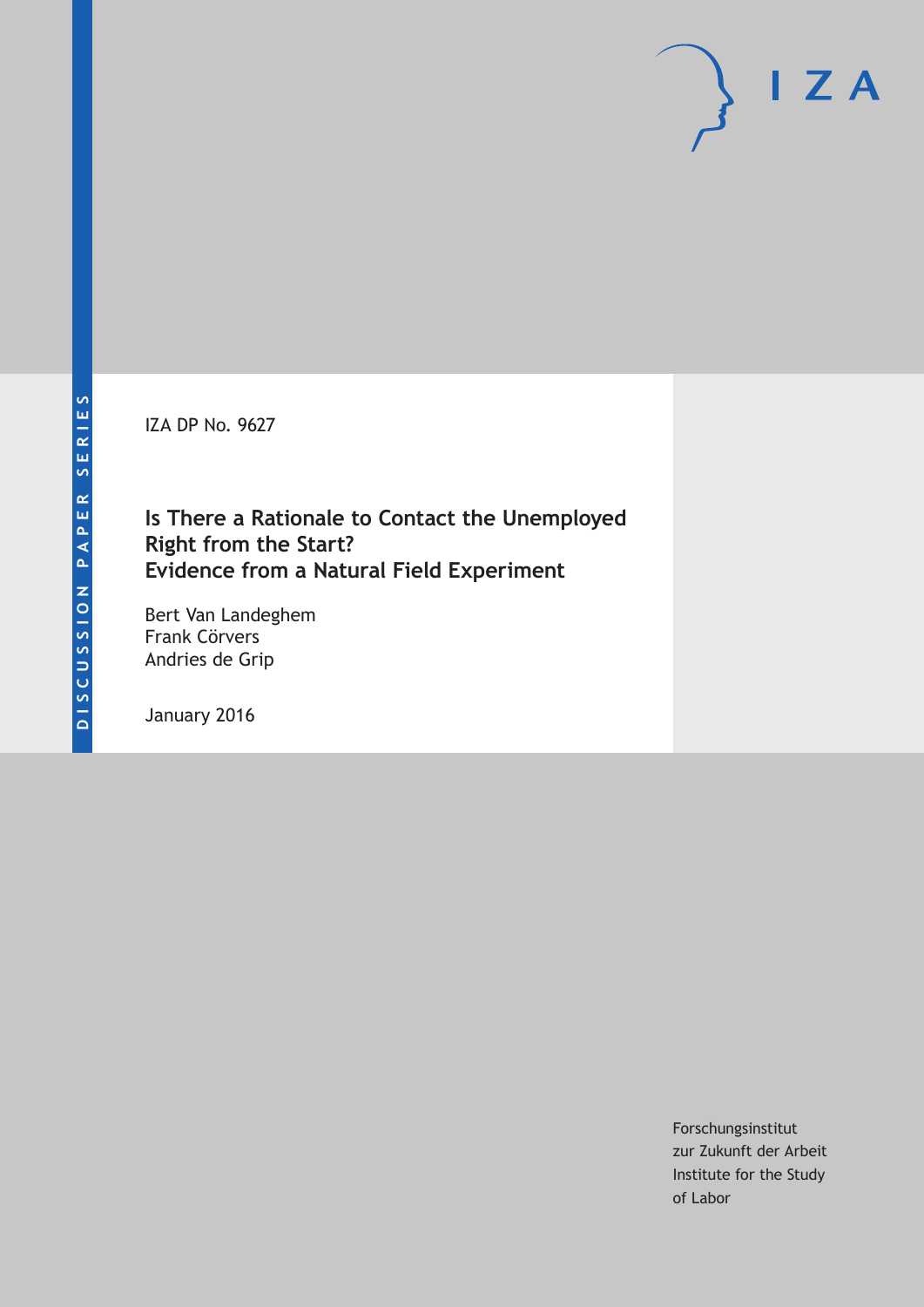# **Is There a Rationale to Contact the Unemployed Right from the Start? Evidence from a Natural Field Experiment**

### **Bert Van Landeghem**

*University of Sheffield, InstEAD, ROA and IZA* 

### **Frank Cörvers**

*ROA, Maastricht University* 

### **Andries de Grip**

*ROA, Maastricht University and IZA*

Discussion Paper No. 9627 January 2016

IZA

P.O. Box 7240 53072 Bonn Germany

Phone: +49-228-3894-0 Fax: +49-228-3894-180 E-mail: iza@iza.org

Any opinions expressed here are those of the author(s) and not those of IZA. Research published in this series may include views on policy, but the institute itself takes no institutional policy positions. The IZA research network is committed to the IZA Guiding Principles of Research Integrity.

The Institute for the Study of Labor (IZA) in Bonn is a local and virtual international research center and a place of communication between science, politics and business. IZA is an independent nonprofit organization supported by Deutsche Post Foundation. The center is associated with the University of Bonn and offers a stimulating research environment through its international network, workshops and conferences, data service, project support, research visits and doctoral program. IZA engages in (i) original and internationally competitive research in all fields of labor economics, (ii) development of policy concepts, and (iii) dissemination of research results and concepts to the interested public.

IZA Discussion Papers often represent preliminary work and are circulated to encourage discussion. Citation of such a paper should account for its provisional character. A revised version may be available directly from the author.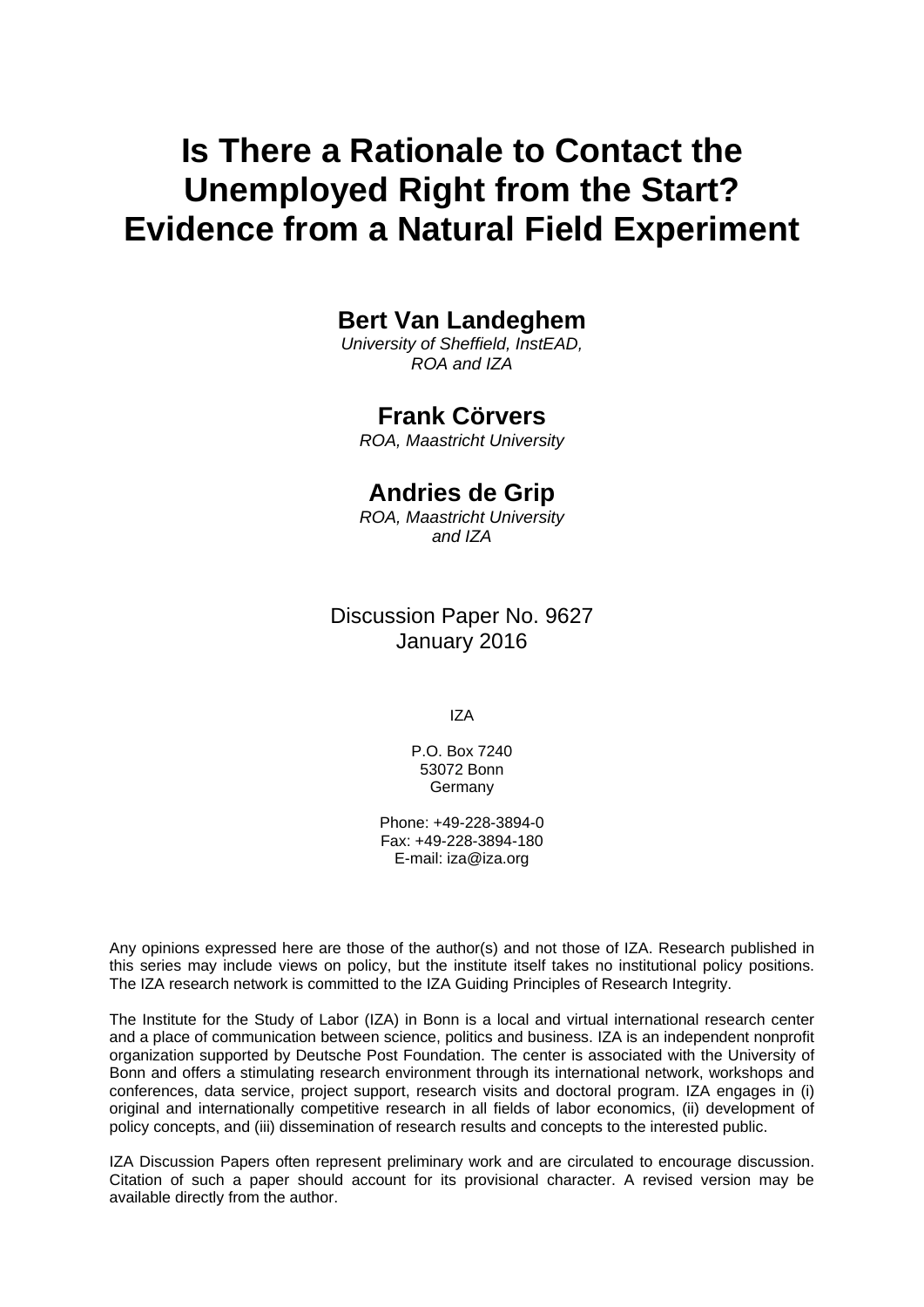IZA Discussion Paper No. 9627 January 2016

# **ABSTRACT**

# **Is There a Rationale to Contact the Unemployed Right from the Start? Evidence from a Natural Field Experiment**

Active Labour Market Policies often exclusively target towards the long-term unemployed. Although it might be more efficient to intervene earlier in order to prevent long-term unemployment rather than to cure it, the climate of austerity in Eurozone countries is spreading a tendency to further reduce the basic counselling for those who become unemployed. This study investigates the impact on employment chances of a relatively light and inexpensive programme that is offered right after the start of the unemployment spell. It comprises of a collective information session followed by a short one-on-one interview. In a field experiment carried out with an employment office in Flanders, a random selection of clients (the treatment group) were invited to the programme within one month after being enrolled as unemployed, while the control group were scheduled to have the information session five months after becoming unemployed. We find a substantial intention- to-treat effect in the first four months after the start of the unemployment spell, and the early intervention seems especially beneficial for those with low education.

JEL Classification: D04, D61, J64, J68

Keywords: Active Labour Market Policies, unemployment, nudging, natural field

Corresponding author:

Bert Van Landeghem Department of Economics The University of Sheffield 9 Mappin Street Sheffield S1 4DT United Kingdom E-mail: b.vanlandeghem@sheffield.ac.uk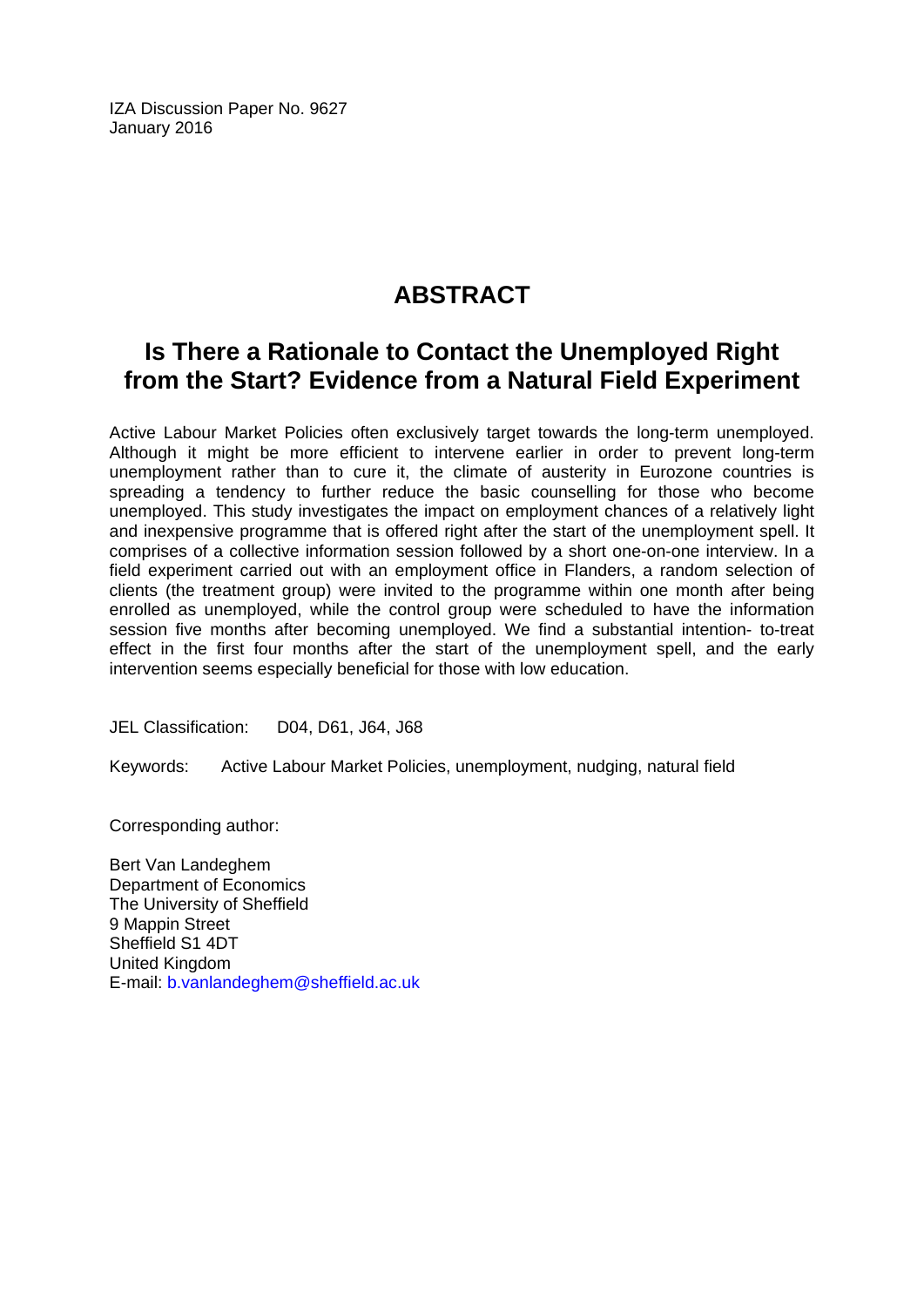## **1 Introduction**

Unemployment has been an all-time issue on policy agendas, and became even more salient after the 2008 financial crises, from which unemployment rates in most countries have still not recovered many years later (European Commission, 2015). There are several good reasons to take unemployment as a major economic issue. First of all, it has a dramatic impact on the affected individuals and their families. People who are unemployed are less satisfied with their lives (Winkelmann and Winkelmann, 1998; Clark and Oswald, 1994) and do not mentally adapt to the fact of being unemployed (Clark et al., 2008). They also face a higher incidence of family problems such as marital break-up (Jensen and Smith, 1990). Moreover, there are the permanent scarring effects of long-term unemployment. Graduating in a recession has, for some groups of less advantaged graduates, long-term negative earning effects (Oreopoulos et al., 2012), and displaced workers are likely to suffer permanent income losses (Hijzen et al., 2010). And finally, even after being re-employed, one is likely not to fully recover in terms of mental health, possibly partly because of the fear of becoming unemployed soon again (Knabe and Rätzel, 2011). Apart from being traumatic at the individual and household level, high unemployment rates will jeopardize an economy's macroeconomic prospects. In the short-term, increased social benefit payments and reduced taxes - such as income taxes and VAT - tighten government budgets (Gerard et al., 2012), leading to higher debts or lower welfare.

Hence, it is not surprising that the design of labour market policies are constantly being debated in academia, in the media and at many policy levels. Despite the fact that public employment services, re-integration programmes and subsidies absorb a substantial amount of public spending, the impact of active labour market policies is not unambiguously positive (Card et al., 2010). Indeed, the mechanisms through which these programmes can affect unemployed workers' behaviour are rather complex. For example, intensive training programmes and subsidized jobs might lead to a locking-in effect (Van Ours, 2004), i.e., one does not have the time or effort to search for jobs due to the intensive training and coaching programme one has to participate in. However, extensive mandatory training programmes might also have a threat-effect, such that one sees a peak of the transition from unemployment to employment when the date after which such programmes become mandatory is approaching (Graversen and Van Ours,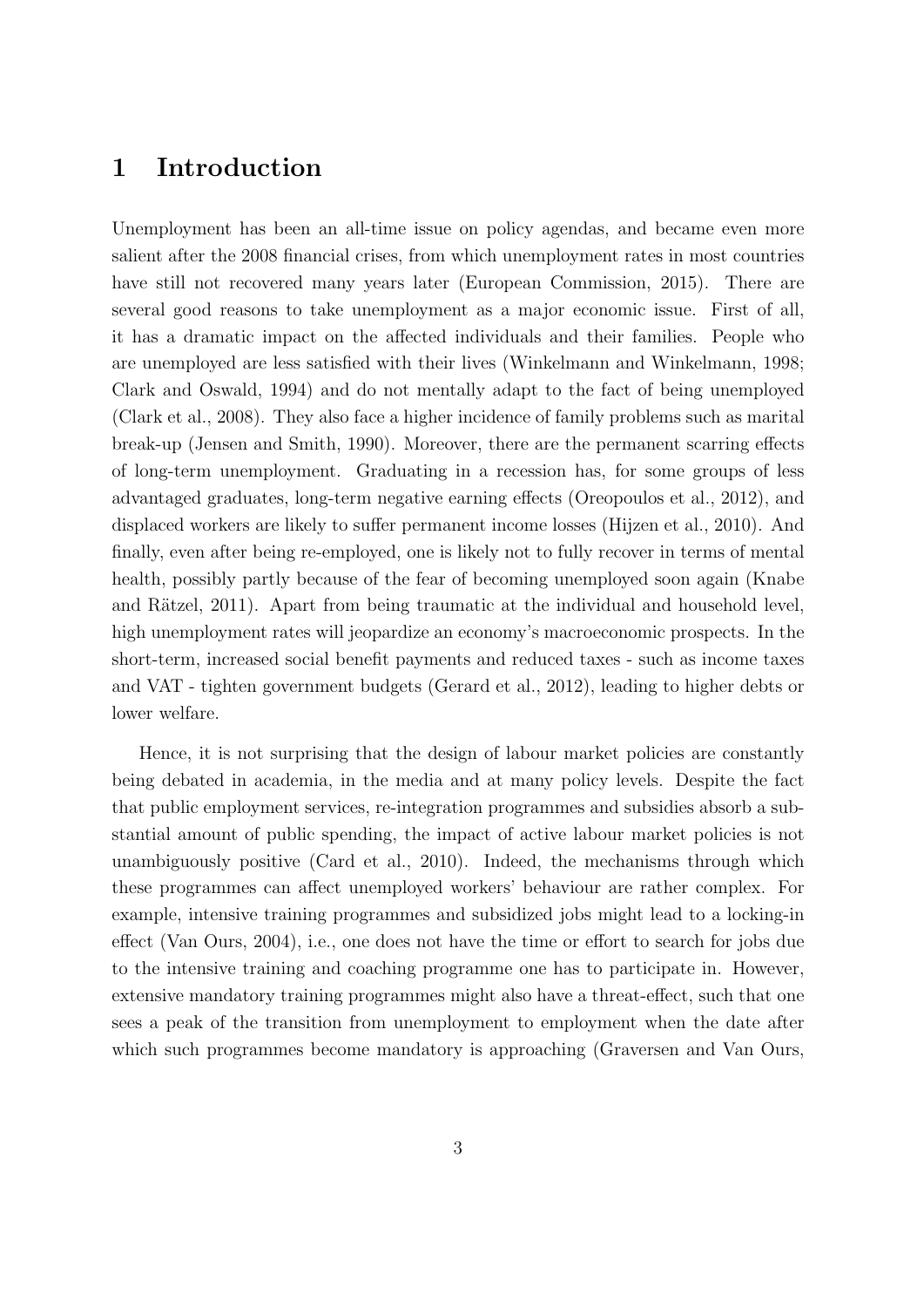2011). Such a peak in the exit rate is also commonly observed when reaching the date of unemployment benefit exhaustion (Lalive, 2007; Caliendo et al., 2013).

Many training or coaching programmes, especially the more expensive ones, will only be available or mandatory for those who have been unemployed for an extensive period of time. For example, Van der Klaauw and Van Ours (2013) study employment bonuses that are available for individuals with an unemployment spell that exceeds one year. Blundell et al. (2004) meticulously evaluate the employment effects of the extensive "New Deal" programme for 18-24 year olds in the United Kingdom, which involves mandatory job search assistance and wage subsidies. However, these treatments only start six months after first receiving job seekers allowance.

Moreover, in their search for further spending cuts, European governments try to replace many of their public services with digital self-service applications, and this trend can also be noticed in the labour market. For example, in the Netherlands the budget for the employment services was seriously tightened from October 2011 onwards, and in July 2013 face-to-face coaching was only available for 10% of job seekers, although after an unemployment spell of three months all clients would be invited for a one-on-one meeting as a monitoring device (UWV, 2013). Also in Flanders, since 2015 registration of the unemployed is being more centralized: while the unemployed had the option to come to a local office and to enrol face-to-face at the counter and have a chat for a few minutes with a caseworker, they are now being asked to enrol by telephone through the central service line or the Internet.

While obviously the long-term unemployed are likely the most vulnerable group with the largest distance to the labour market, one might find good reasons to intervene earlier into the unemployment spell in order to prevent long-term unemployment rather than to cure it. Indeed, the scarring effects of long-term unemployment such as lower mental health, decreased motivation and human capital, might imply that the late timing of such programmes dampens their efficiency. In addition, Kroft et al. (2013) conclude from a natural field experiment that, ceteris paribus, long-term unemployed applicants are less likely to receive a response from employers. Hence, it seems that governments are in search for the right balance. On the one hand, one aims to preserve sufficient resources for intensive re-integration programmes of vulnerable groups such as the longterm unemployed. On the other hand, one needs to make sure that unemployed workers for whom the distance to the labour market is not yet too far receive appropriate guidance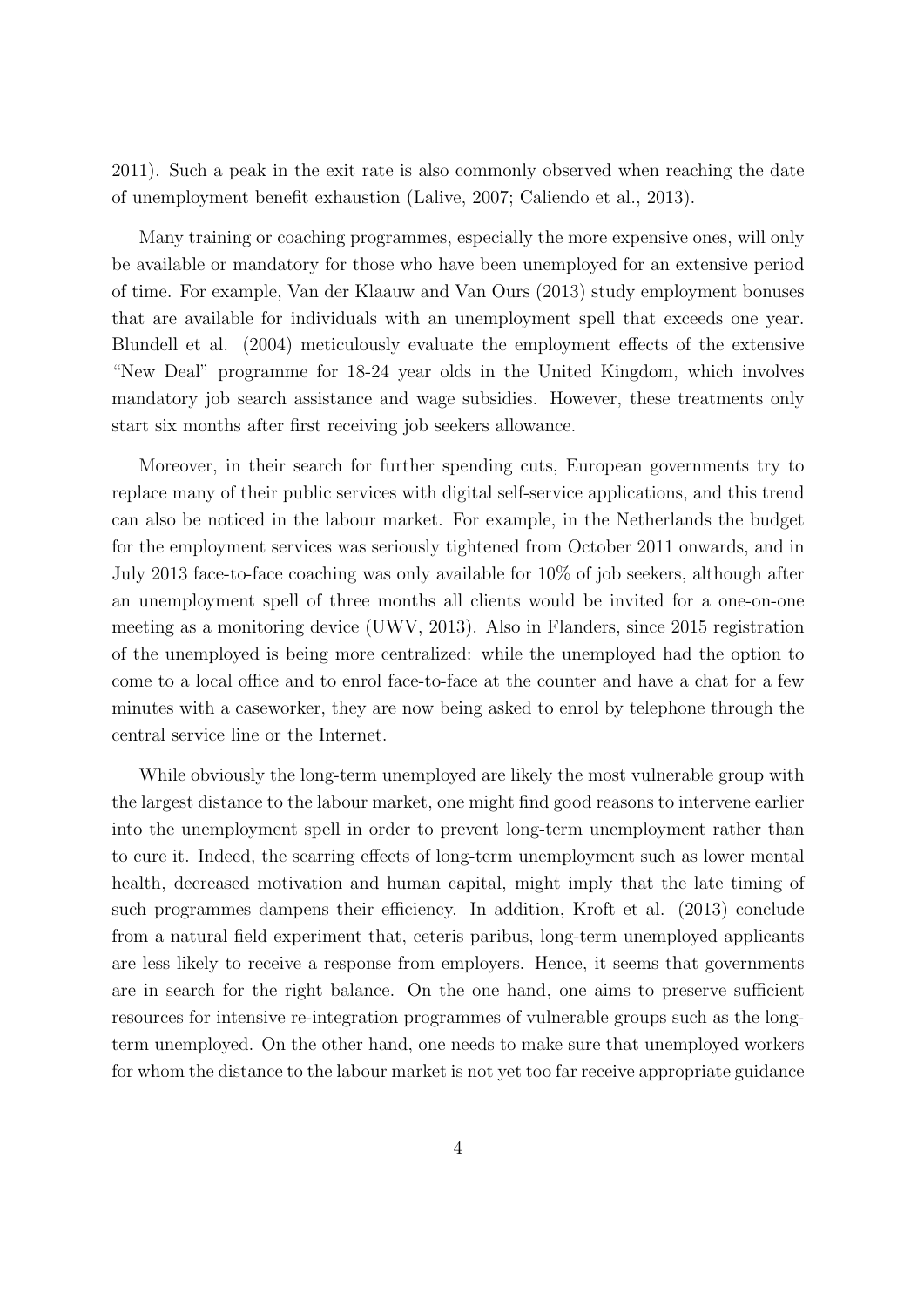and monitoring in order to accelerate the transition to work, and, most importantly, to prevent the unemployed ending up in a vicious circle of long-term unemployment.

A fairly recent literature in behavioural economics has however indicated that it is often possible to significantly steer human behaviour in a very inexpensive way. Fellner et al. (2013) investigate through a natural field experiment how to improve compliance with TV license fees in Austria. They find that merely sending out a letter asking to declare a broadcasting receiver if there is one in the household dramatically increases tax compliance, and their analysis concludes that this is due to a perceived higher risk of being caught and sanctioned. Also through a natural field experiment, Altmann and Traxler (2014) find that sending out periodical reminders dramatically increases the incidence of people scheduling regular half-yearly appointments with their dentist. Zwane et al. (2011) and Crossley et al. (2014) find evidence that merely participating in a survey can affect people's behaviour, e.g. with regards to hygiene or savings. In a labour market context, Altmann et al. (2015 ) investigate through a large-scale natural field experiment the effect of an information brochure, sent out four to eight weeks after becoming unemployed, on the job finding rate of German unemployed job seekers: the brochure offers information about the labour market conditions as well as on evidencebased facts such as the effectiveness and importance of devoting time to job search, the consequences of unemployment (e.g. reduced mental health), and different alternative job search strategies. They conclude that sending out such brochures has a small positive effect on the exit rate out of unemployment, at least for those people who are at risk of becoming long-term unemployed. Given the inexpensive nature of the intervention, such a campaign can however be seen as highly cost-effective.

This paper aims to contribute to this latter strand of literature, and to improve our understanding of how rather cheap interventions can improve the transition from unemployment to work. Through a natural field experiment in a coastal region in Flanders, we endeavour to investigate whether contacting the unemployed right at the start (within the first four weeks of the spell) to attend a mandatory collective information session has a favourable impact on the job finding rate. On average, we find a positive though insignificant overall effect of being allocated to the treatment group on the job finding rate. However, we have strong evidence that the strategy has a major impact on those with low education, who are generally more at risk to become long-term unemployed. As we will argue, contacting the unemployed and organizing collective sessions is a relatively cheap policy instrument, and seems highly cost-effective.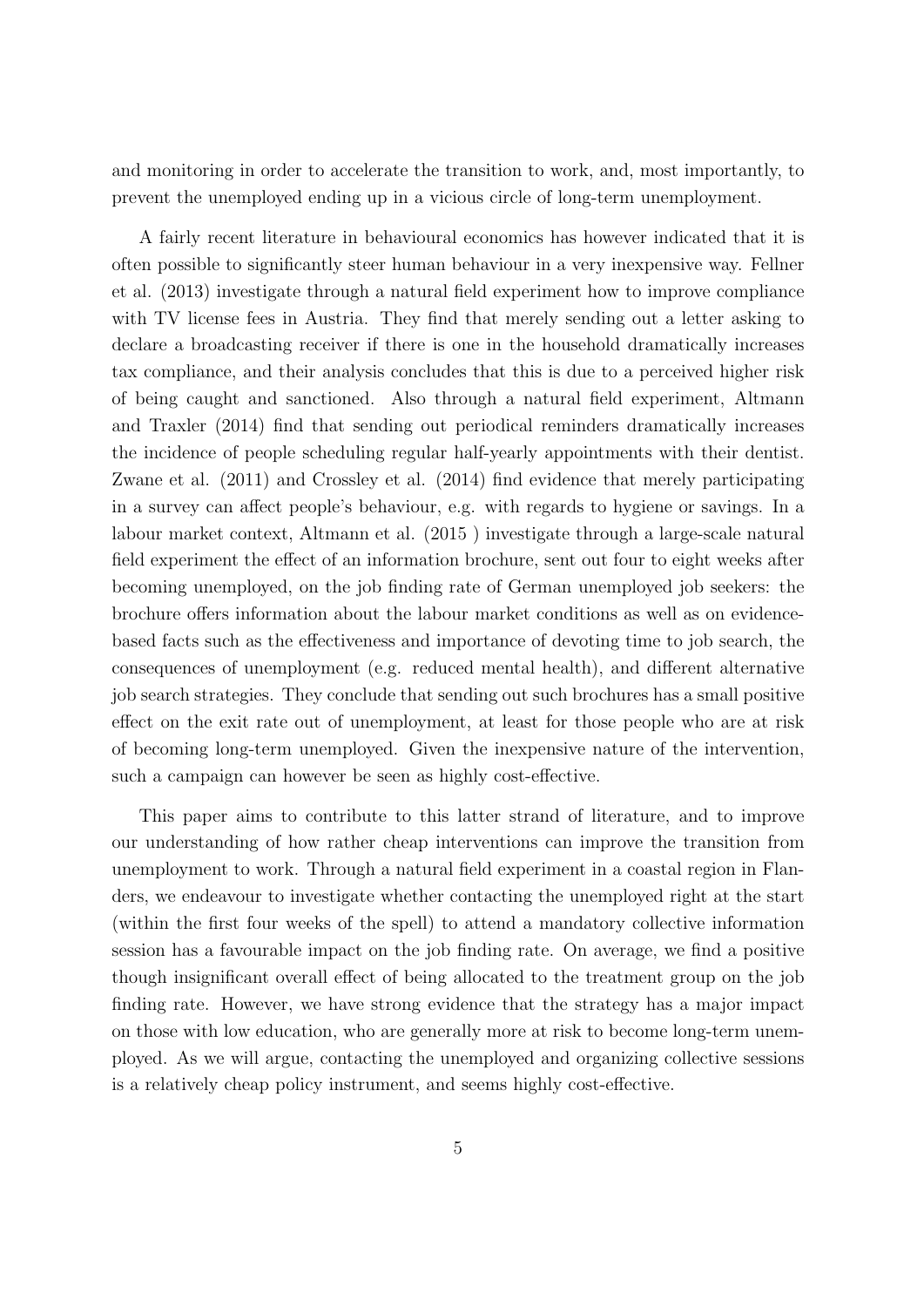The remainder of the paper is structured as follows. Section two gives an extensive background as to better situate our study. Section three documents the treatment, the randomization, descriptive statistics and evidence of compliance. Section four details the hypotheses and the main empirical model, while Section five discusses the main results and extensions. Section six concludes.

# **2 Institutional Background**

Belgium is a federal country with three main states: Flanders in the North, Brussels in the centre, and Wallonia in the South. Flanders is Dutch-speaking, Brussels is bilingual (French and Dutch) and Wallonia is mostly French-speaking, with in the south-east a recognized German-speaking community of around 70,000 inhabitants. The governmental structure of Belgium is rather complex, and over the last decades, several reforms have been shifting powers, authorities, and financial responsibilities between the different  $levels.<sup>1</sup>$ 

At the time of the implementation of the trial (January 2014), financing and payment of unemployment benefits is a national matter, and is embodied by the National Employment Office (NEO). The NEO is also responsible for judging the appropriateness of the job search efforts of the unemployed, and is allowed to impose benefit sanctions if job finding efforts are repeatedly found to be below the minimum threshold. In principle, however, unemployment benefits are indefinite in time. In contrast to most other European countries, those who are receiving unemployment benefits will not be referred to a means-dependent welfare benefit system after a certain period of time has elapsed. Unemployment benefits, however, are decreasing over time, the first decrease taking place three months after being into the system from a maximum of 65% to 60% of the last-earned wage (RVA, 2015).

The coaching, mentoring and training of the unemployed is a regional matter. In Flanders, the regional employment agency is called the Flemish Employment and Vocational Training Office (FETO). In case the unemployed do not comply with the rules of FETO (e.g. repeatedly do not turn up at appointments without legitimate reason), FETO will transmit the client's file to NEO which can then decide about sanctions.

<sup>&</sup>lt;sup>1</sup>For a succinct overview, see the portal of the Belgian Government at  $http://www.belgium.be/en$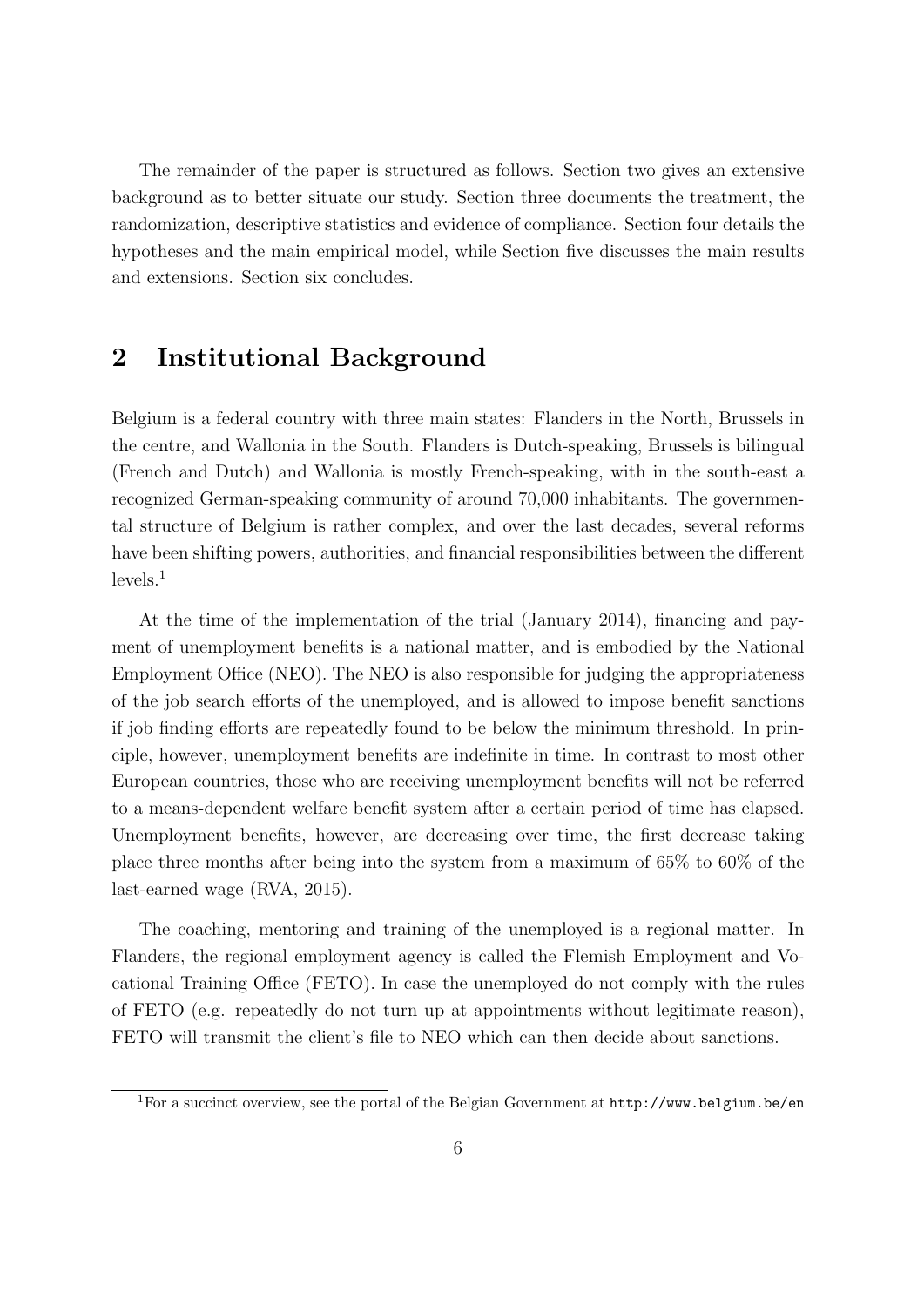### **3 The Randomized Treatment and Descriptives**

### **3.1 The Treatment**

FETO has a well-established practice across all its offices to divide the unemployed in three main age categories, the category below 25 (youngsters), the category in the age bracket 25-49 (middle-aged) and the category of 50 and above (elderly) (VDAB, 2015a). The youngsters are highly prioritized and are being coached very intensively: a social experiment with this group would lead to a randomized denial and is hence hard to justify. The older unemployed have traditionally enjoyed a softer regime and were not subject to surveillance. However, from April 2009 onwards, a coaching programme for the older unemployed was introduced, with the maximum age for whom the programme is mandatory increasing from 52 in April 2009 up to 57 from 2012 onwards (VDAB, 2014). Finally, there is the middle group of those aged 25 to 49. The target is to invite unemployed workers in this age group for a first collective information session three months after being enrolled as unemployed. However, the timing of sending out this first invitation can vary a lot across individuals, and thus controlling this variation by randomizing and dichotomizing the waiting list would not violate FETO's internal ethical standards. The research project would not compromise an efficient allocation of resources either (most in particular the working time of caseworkers), and the results of the research may be used to further improve FETO's labour mediation services. Therefore FETO agreed (both at the central level and at the level of the participating office) to facilitate the research project.

Hence, this study focusses on the middle aged, and the actual randomized treatment is *the timing of sending out* a first invitation to participate in a collective information session, which can be the start of more tailored coaching. This information session, which generally takes place a couple of weeks after being invited, will last around two hours in which groups of up to 30 individuals receive information about the working of FETO, the different subsidies that are available to study or to be reintegrated into the job market, the choice set of training courses (either full-time or during the evening). Next, the website of FETO will be explained and it will be shown how one can search for job vacancies, and how one can create an account to save search preferences or to set-up a customized periodical E-mailing of vacancies. At the end of the session, participants are invited to take a place behind a work station and customize their online profile on the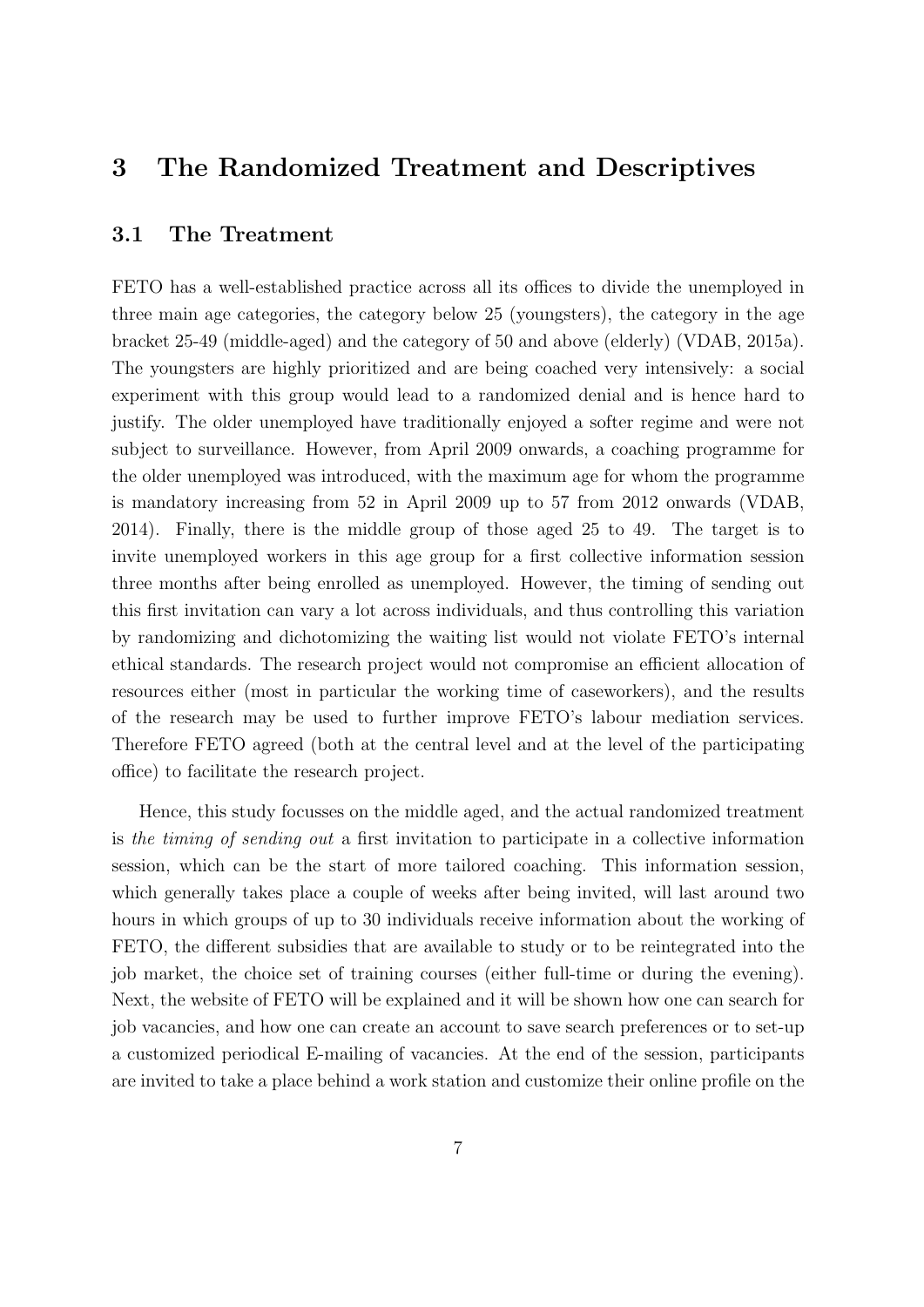FETO website after which each participant has a short one-on-one interview with one of the two present caseworkers. Individuals in the treatment group will be contacted to attend such a collective information session right after the start of their unemployment spell, i.e., within the first four weeks. The control group will only receive an invitation around four to five months after they entered unemployment, with the aim to offer them an information session five months after entering unemployment. As we will see in Section 3.3, for many of the unemployed the time of actually attending the session will be seriously delayed or will in many cases never take place. Indeed, apart from ineligible absences, there are many eligible reasons to postpone a visit to an information session, such as having a job interview scheduled on that date. The procedure can be cancelled if after enrolment and being assigned to a treatment or control group, individuals are found not to be required to attend a session (because they have found a job, because of illness, being enrolled in a full-time course or not speaking Dutch properly<sup>2</sup>, because they move to another area or because they have turned 50 years of age).

### **3.2 The Sample and the Randomization**

Our partner hosting the experiment is a local FETO office responsible for a region at the Flemish coast. It is the first social experiment carried out in Flanders involving FETO. This particular FETO office is known to be keen to act as a front-runner, and enthusiasm and support from a participating office is obviously essential for a successful implementation of a randomized controlled trial.

The region of our case study is relatively poor, and its unemployment rate is rather high compared to the state level (Flanders), as is shown in Figure 1 for the period January 2010 until June 2015 and for the age bracket 25 to 49. The curve representing the case study region is at all times clearly above the curve depicting the situation at the state-level. Between January 2010 and June 2015, the unemployment rate depicted for the case study region fluctuates between 5.8 and 8.9, and is between 0.6 and 2.1 percentage points higher than the corresponding state-level unemployment rate.

The sample inflow spans the period from 1 January 2014 until 31 January 2015. After that date, the inflow in the experiment has been ceased since the implementation of new

<sup>2</sup>Foreigners who are found not to sufficiently master the language will be exempted and will be referred to a specialized trajectory including training to improve their language skills. See VDAB (2015a) for more information.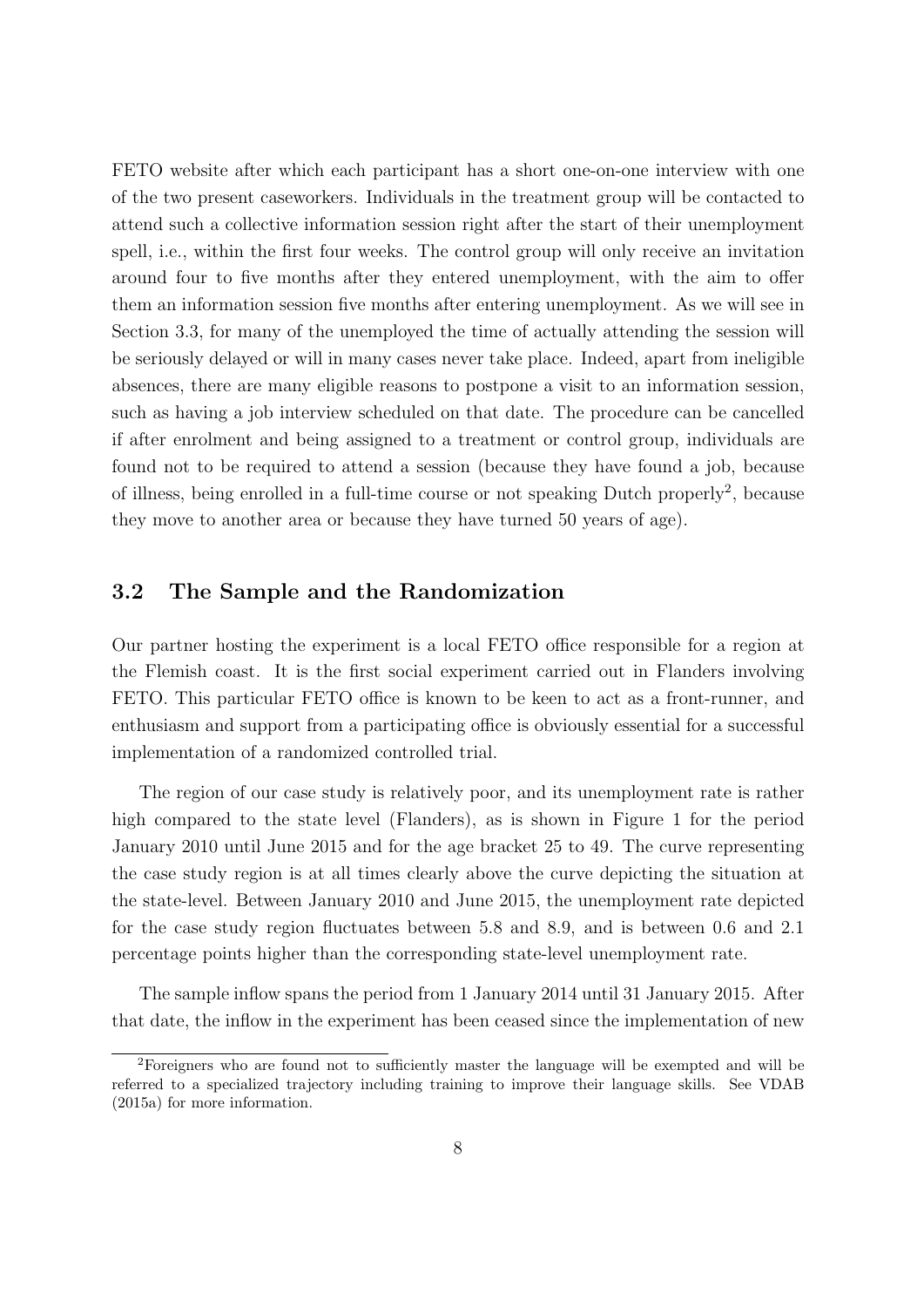and more centralized procedures (see e.g. VDAB, 2015b) compromises comparability with the earlier inflow. We are, however, still able to track our sample after the inflow has been ceased. The labelling for the experiment was accomplished by the central IT services based in the headquarters in Brussels. Individuals were assigned to the experiment, on the first day of the unemployment spell when the following conditions were met:

- They are residing in the area for which the FETO office participating to the case study is responsible.
- They belong to the middle aged group  $(25-49)$ .
- At the time of enrolment, the central database does not flag that the individual is impeded to participate (e.g. not speaking Dutch, being chronically ill).
- They did not attend any information session during the last two years.

The use of a random generator built into many statistical software packages would be an obvious way to divide the sample into a control a treatment group. However, the nature of the trial implies that the sample is building up continuously, which complicates this procedure. Since the intervention starts almost right from the start, any delays in assignment should be avoided. Hence, to make the randomization feasible and transparent, we agreed upon a randomization rule that is based on the day-of-month of the individual's date of birth. Those who were born on an even day of the month were allocated to the treatment group, while those born on an uneven day of the month were allocated to the control group. Since the date-of-birth is a variable included in the dataset, we could easily verify that the labelling was implemented correctly by the IT services.

#### **3.3 Descriptives and Compliance**

The total sample contains 1,549 individuals, of which 789 belong to the control group and 760 to the treatment group. The slightly larger size of the control group is in line with the fact that there are more uneven days in the eight months with 31 days in our research period.

Table 1 shows descriptive statistics of both the treatment and control group of baseline values of observable characteristics. A large proportion in our sample has low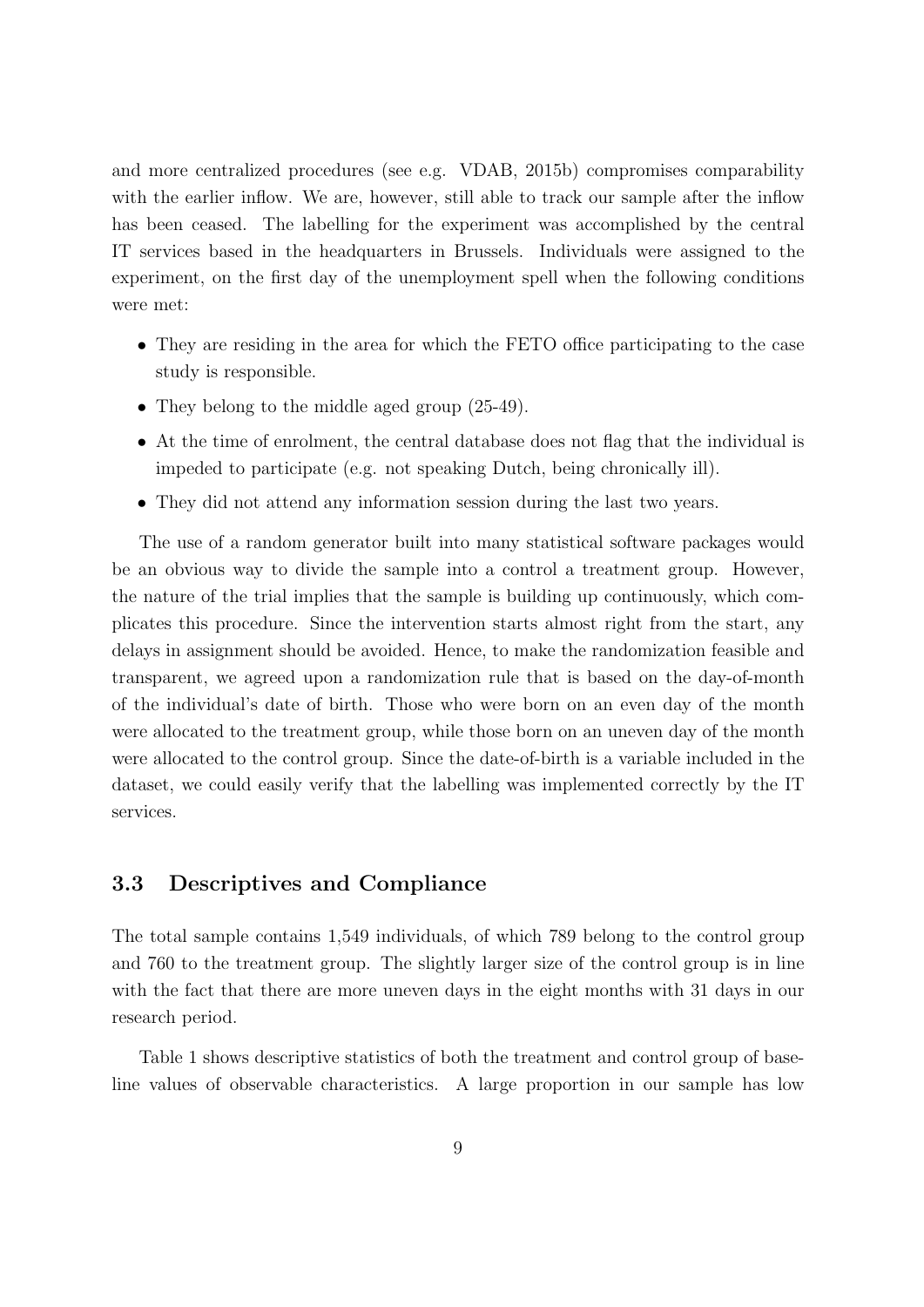education (32.1% in the treatment group versus 29.8% in the control group). In both the treatment and control group, just under half the sample is female. Furthermore, 7.6% and 8.9% are labelled as foreigners in our sample for the treatment and control group respectively.<sup>3</sup> Finally, it is interesting to note that only less than a third of the unemployed enrolled themselves through the online platform (28.8% in the treatment group and 30.6% in the control group).

One might wonder to what extent the differences between the treatment and control group are statistically significant from zero, and whether we can assume that indeed the randomization has worked correctly. Since we have access to the exact date-of-birth in our data, we have been able to verify that the IT services have implemented the randomization procedure correctly: those born on an even day of the month were all labelled as "treatment group, and those born on an uneven day of the month were all labelled as "control group'. Table 2 shows the estimation results of a linear probability model, with the treatment dummy as the dependent variable and baseline characteristics as independent variables, as to check whether indeed the two groups can be argued to be similar. Only the coefficient on age is statistically different from 0, at the  $5\%$  significance level. Hence, it seems reasonable to assume that we are dealing with type I error, and we will attempt to mitigate this sampling error by including baseline characteristics as controls in our estimation models.

Finally, after having checked the random distribution of individuals across the control and treatment group, an important question remains whether indeed the instructions have been followed and the experiment has been carried out correctly. Unfortunately, it was not possible to retrieve reliable data on the date individuals have received a first invitation for an information session as these are not systematically kept into the system. We do have, however, reliable attendance data, since these are being meticulously registered as they are important for monitoring purposes. As mentioned earlier, due to a variety of reasons many unemployed workers in the treatment group did not attend the information session: only 33% of the subjects in the treatment group have eventually attended a session. We can check whether the time elapsed between becoming unemployed and attending the session is in accordance with our experiment's template. Conditional

<sup>&</sup>lt;sup>3</sup>One is labelled as foreigner if one of the unemployed worker's current or past nationalities is from outside the European Free Trade Association. We should emphasize that the proportion of foreigners among the unemployed in our case study region is larger than in our sample, since the experiment does not include those for whom it was known a priori that their knowledge of Dutch was insufficient to benefit from the information session.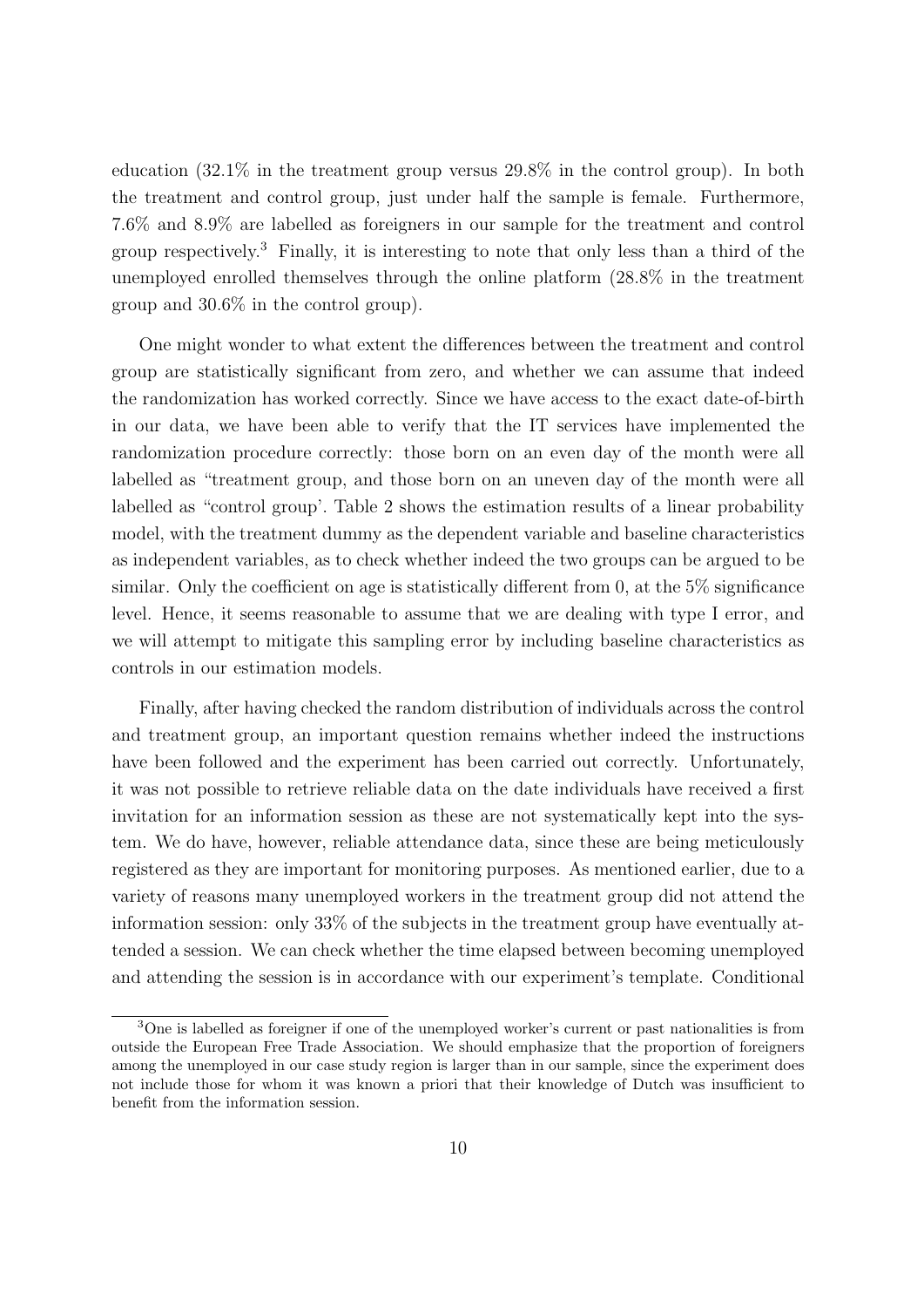on having followed the information session, individuals in the treatment group attended a session on average 72 days after the start of the unemployment spell, ranging from 16 to 361 days and with a standard error of 51 days. 50% of the treated individuals who actually attended an information session did so within 66 days after their inflow into the sample. As mentioned earlier, a serious delay in attending the information session does not mean that the employment agency did not comply with the template of the experiment. No-shows, holidays, an application interview, might all be reasons for a rescheduling. Moreover, only 77% of those who participated in the session did this during the unemployment spell of inflow: many would not have to come the first time since they were starting a job or interim work, but would then follow the session after the recurrence of unemployment.

The timings of the control group's attendance is more informative to judge compliance. Conditional on attending a session, individuals in the control group attended on average 208 days after entering unemployment, with a standard error of 57 days. Only two out of the 74 cases are clearly noncompliant, as they attended an information session 22 and 57 days after becoming unemployed, respectively, which is well before the threshold of five months set for the control group. The others were within the range of 157 and 364 days, which is in accordance with the experiment's template.

# **4 Baseline Empirical Framework and Pathways to Impact**

#### **4.1 Baseline Empirical Framework**

Throughout our analysis, we will not measure the effect of the information session itself, but rather the effect of offering a monitoring and counselling procedure to unemployed workers on the outflow from unemployment to employment. The first step in this intervention is being contacted to attend a mandatory information session. Many will however not complete the procedure because they found a job before having to attend the information session. We actually measure an intention-to-treat effect. Indeed, despite filtering at the central level based on available data, after the start of the experiment the procedure has been cancelled for whom this information session was not suitable. We will not exclude these unemployed individuals from the experiment, since misclassi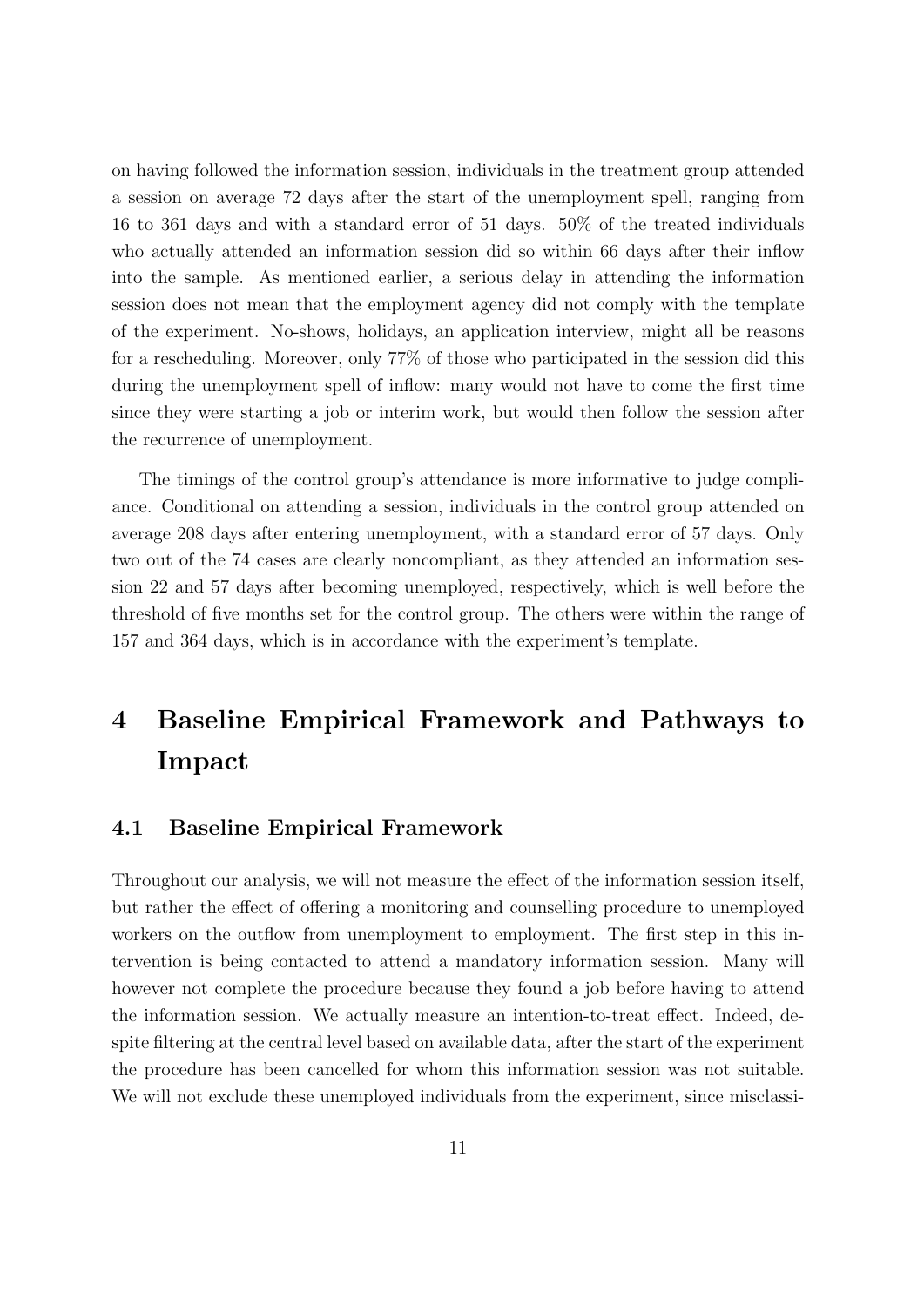fications and other issues will be detected more frequently in the treatment group than in the control group, and hence removing them would distort the random allocation. Moreover, the reason of cancellation is not always known and we obviously do not want to remove those who were exempted since they had a prospect to start a job in the short term.

The fact that there are individuals in the treatment group for whom the information session was not suitable is not likely to cause an overestimation of the impact of the procedure. From a policy perspective, obtaining information about an intention-totreat effect is useful since it will usually not be possible from a practical point of view to contact only individuals who are suitable to attend: only after contacting them the employment service will get additional information which they can use to update their database. From an academic perspective, we should interpret these results as a lower bound of the effect that such an early intervention can have.

All individuals who enter our sample are initially unemployed. We will estimate the exit rate into part-time or full-time employment. Our data contain many other categories which the unemployed could transit to, e.g. full-time training, work-disabled etcetera. However, we will only concentrate on finding a job instead of a competing risk model for two sets of reasons. First, there are a few statistical reasons: our sample is too small to divide the data into many different outflow categories, and multiple categories might bias our estimates in case of irrelevant alternatives. Second, there are pragmatic concerns that weigh in. A batch procedure regularly updates the FETO datafiles with information about clients having found a job, through matching the FETO records with a central database of the Belgian social security. The transition to categories other than work would only be registered if they are entered manually (either by the caseworker or the unemployed), and since the treatment group is contacted earlier than the control group, we might risk measuring the correction of administrative files rather than an actual change in the unemployed's status.

For each individual, the research period is truncated at 120 days after being enrolled as unemployed because after that time the employment service will start inviting the control group for the information session, and other measures such as reduction of unemployment benefits might start influencing the results.<sup>4</sup> On average,  $41\%$  of all un-

<sup>&</sup>lt;sup>4</sup>The baseline model will investigate whether during these 120 days, there is a transition to work, but will not investigate unemployment recurrence. We will however partly address this concern in one of the extensions.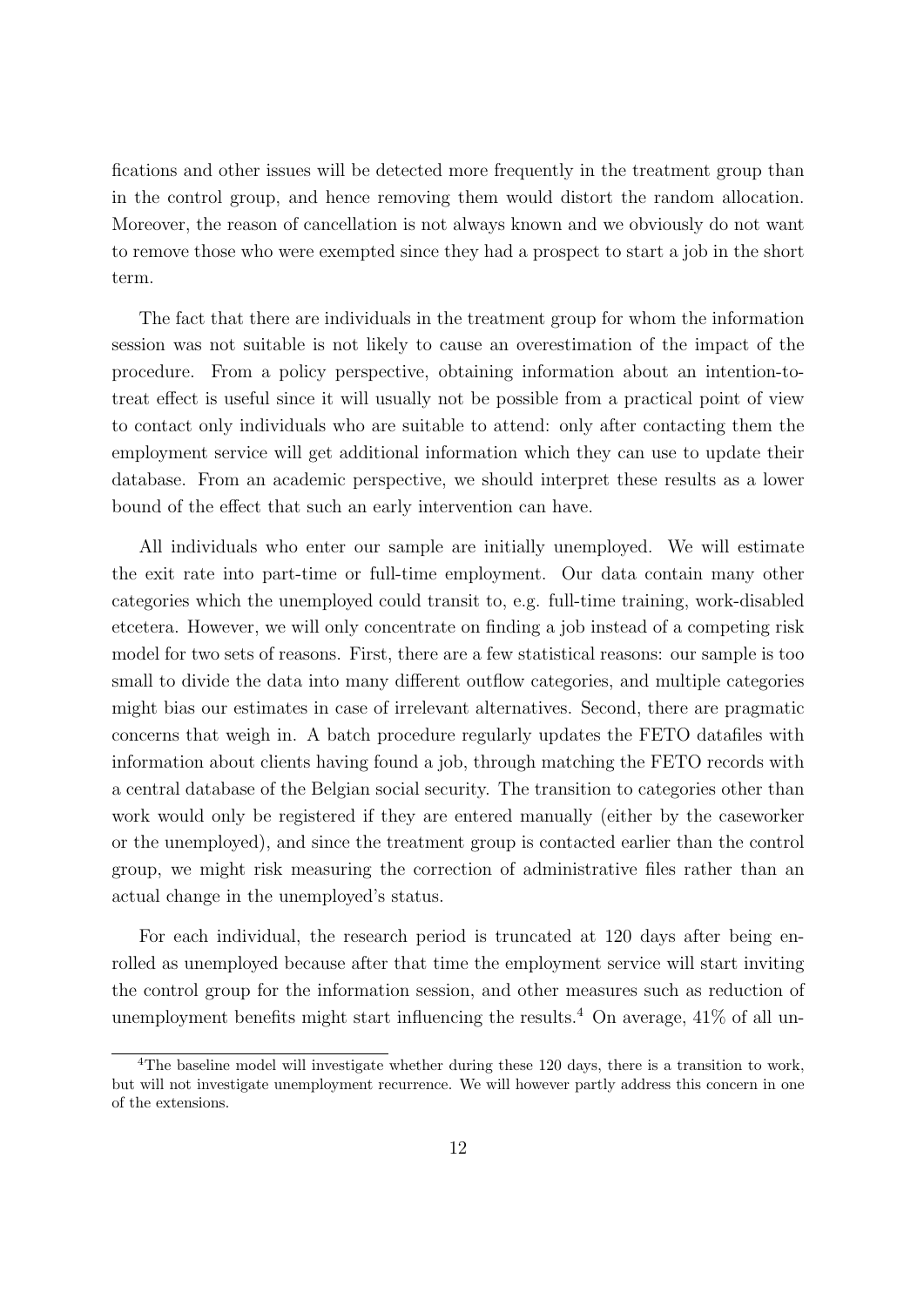employed workers have experienced a transition into work within these first 120 days. There obviously is considerable heterogeneity across groups. For example, the average transition rate for those with low education is only 34%, compared to 43% and 49% for those with intermediate and high education, respectively.

Exit rates from unemployment to employment are generally very much dependent on calendar time. The economic development as well as seasonal effects<sup>5</sup> will determine in- and outflow. Moreover, the limited number of observations requires us to make a careful trade-off between flexibility and efficiency. Hence, the regression model which seems most appropriate for the baseline analysis and which has been applied often in employment research (e.g. Dohmen and Pfann, 2004) is the Cox proportional hazard model.

With the Cox proportional hazard model, one can estimate the hazard rate  $\lambda(t, t_0, A_T, X)$ , which is the chance that one finds a job on a certain day  $t$ , conditional on the day  $t_0$ of becoming unemployed, on a dummy *A<sup>T</sup>* indicating whether one is allocated to the treatment group or not, and on a set of covariates *X*. The hazard rate can in turn be written as:

$$
\lambda_0(t, t_0) \exp(\beta_0 + \beta_1 A_T + X\beta)
$$

Where  $\lambda_0(t, t_0)$  is a time-dependent baseline hazard,  $\beta_0$  a constant and  $\beta$  a vector of coefficients to be estimated. Hence, the hazard rate is the baseline hazard multiplied by an exponential factor that depends on the values of  $A_t$  and  $X$ . The exponential function is used merely to ensure that the hazard rate will never turn negative. In the regression tables, we will show the exponentiated versions of the estimated coefficients, as they are easy to interpret as a proportional change in the baseline hazard rate. The exponentiated *β*-coefficients will always be strictly larger than 0: if  $\beta_j > 1$ , there is a positive association between the exit rate and  $x_j$  and vice versa.

The main independent variable is  $A_T$ , a dummy which takes one when being allocated to the treatment group, zero otherwise. Since the allocation to the treatment group is exogenous by construction, we do in principle not need to include controls. However, for completeness and to mitigate potential sampling bias, we will also show specifications including baseline covariates discussed in Section 3.3. We are well aware that the impact of the treatment might be heterogeneous across groups. E.g., Altmann et al. (2015)

<sup>&</sup>lt;sup>5</sup>As Figure 1 illustrates, since our case study takes place in a coastal region, unemployment will peak in winter while in the remainder of Flanders unemployment peaks after the summer due to the labour market inflow of school leavers.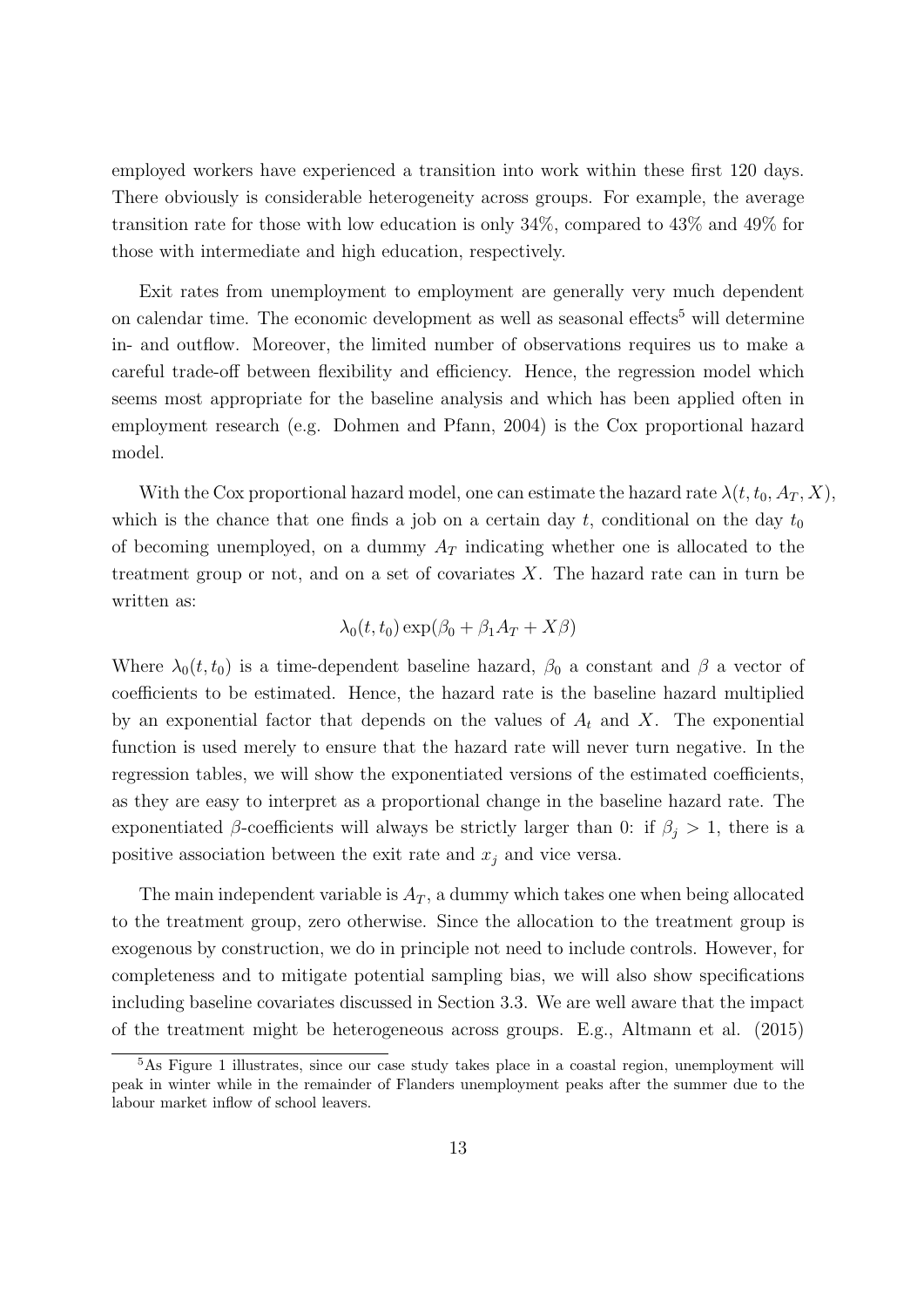find that providing information has the largest impact for groups that are most at risk to become long-term unemployed. Therefore, we add an analysis which allows the treatment effect to be different for unemployed individuals with low, intermediate-level or high education, three groups across which we see a large heterogeneity in overall exit rates. Hence, the estimated hazard rate will be modified as:

$$
\lambda_0(t, t_0) \exp(\beta_0 + \beta_1 A_T * E_L + \beta_2 A_T * E_{IL} + \beta_3 A_T * E_H + \beta_4 * E_L + \beta_5 * E_{IL} + X\beta)
$$

With *EL*, *EIL*, and *E<sup>H</sup>* dummies for low education, intermediate level education and high education respectively.

#### **4.2 Pathways to Impact**

Insights from recent behavioural economics teach us that we can change people's perceptions in a relatively inexpensive way. Being contacted early in the unemployment spell might lead to an increase in perceived social norms, that is, the expectations of friends and relatives. Since people tend to be sensitive to social norms on the importance of finding a job when choosing their actions (Ellickson, 1998), higher perceived social norms might encourage individuals to intensively search for jobs right from the start. Similarly, being contacted might lead to higher perceived monitoring. In a context of tax compliance, Fellner et al. (2013) find that rather neutral mailings can have a large impact on people's *perceived* chance of being inspected. We can expect that a very early intervention might positively affect the exit rate from unemployment through similar channels as receiving a letter to attend a mandatory information and coaching session conveys a message of strict monitoring.

Moreover, individuals might learn from the information session itself and effective counselling might lead to more successful job search. For example, research by Altmann et al. (2015) shows that merely providing information about job search strategies, the labour market and related issues will have a small positive impact on the job finding rate for some subgroups.

Furthermore, one might also expect that there are channels through which a negative impact can occur. The unemployed might feel offended to be contacted and hence monitored straight from the start.<sup>6</sup> Hence, one might decide to punish the employment

<sup>&</sup>lt;sup>6</sup>In fact, we received some anecdotal evidence on this from the local FETO office.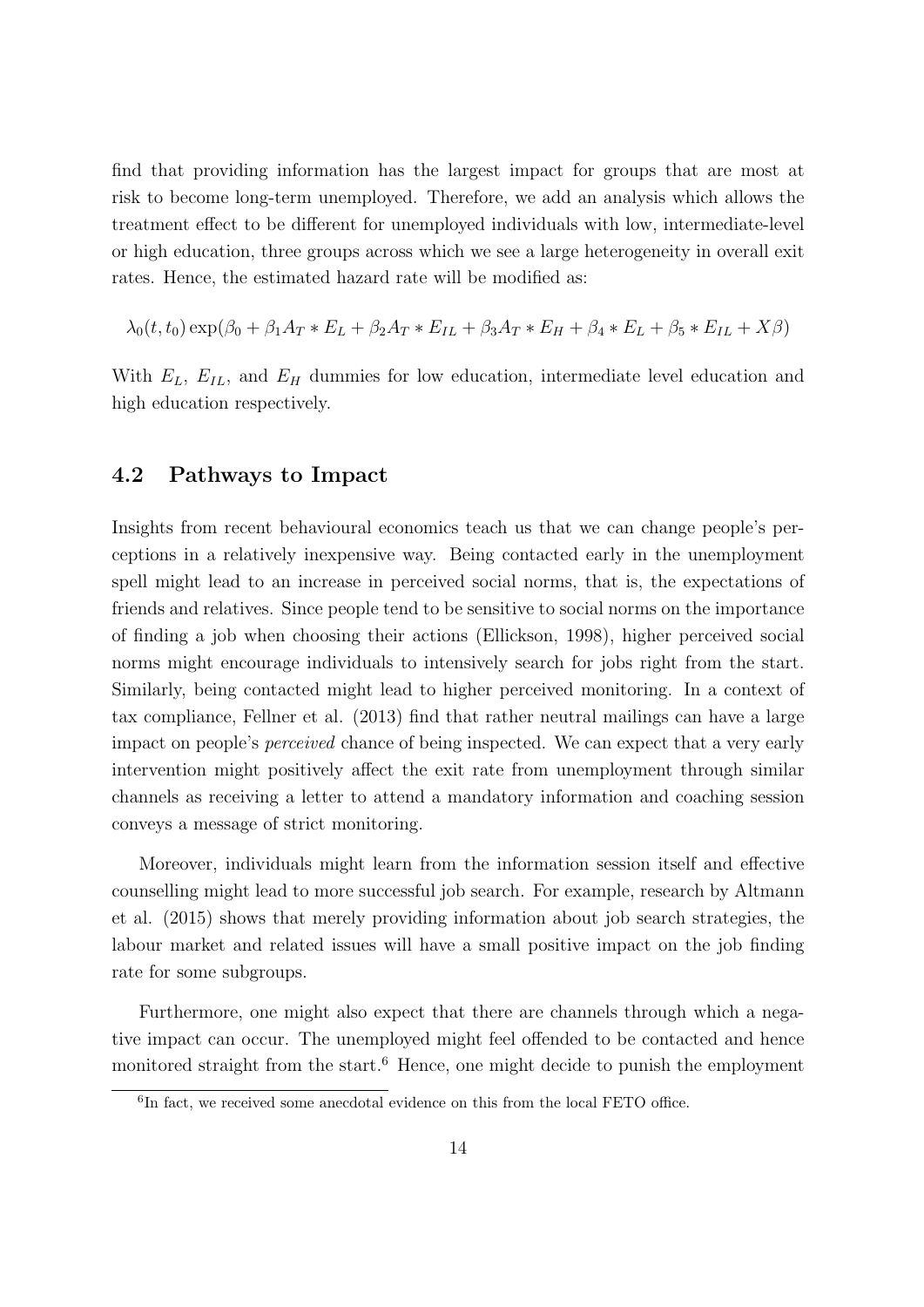agency in a way that is not too costly for themselves (Belot and Schröder, forthcoming). The latter channel is likely not to play an important role in this context, since delaying exit from unemployment (compared to the counterfactual) will always bring along substantial costs for the individual such as foregone income.

### **5 Results**

### **5.1 Baseline Results**

Table 3 contains the baseline results of our analysis. Column 1 presents a Cox proportional hazard model which only includes a treatment dummy. In Column 2, baseline controls have been added to the model. Columns 3 and 4 show models that are identical to the models displayed in Columns 1 and 2, respectively, but allow for a heterogeneous treatment effect across the different education levels.

The baseline specification in Column 1 shows a coefficient on the treatment dummy of 1.11, which means that the intention-to-treat leads to a multiplication of the baseline hazard rate by 1.11. Standard errors are, however, large such that the coefficient is not significantly different from one at conventional significance levels  $(P=0.19)$ . Column 2 shows that including the available baseline controls hardly alters the coefficient on the treatment dummy. The coefficients on the controls reveal however some interesting patterns. The exit rate for those with low education is clearly lower than the exit rate for those with high education (with a coefficient of 0.66), and also being a foreigner is associated with almost a halving of the exit rate (coefficient of 0.56). However, the estimation results do not show any significant differences by gender and age, nor for those who enrolled through the Internet in the unemployment registration.

Columns 3 and 4 show that there are heterogeneous treatment effects across levels of education. Both models offer us almost identical results. Looking at Column 4, it turns out that, although being low educated is associated with a much lower exit rate compared to being high educated (coefficient of 0.54), the interaction term between low educated and the treatment dummy is large with a magnitude of 1.50 and a Pvalue of 0.01. This means that low-educated unemployed workers who are allocated to the treatment group have an exit rate which is 1.50 times higher than the exit rate of low-educated individuals in the control group. For these low-educated individuals, the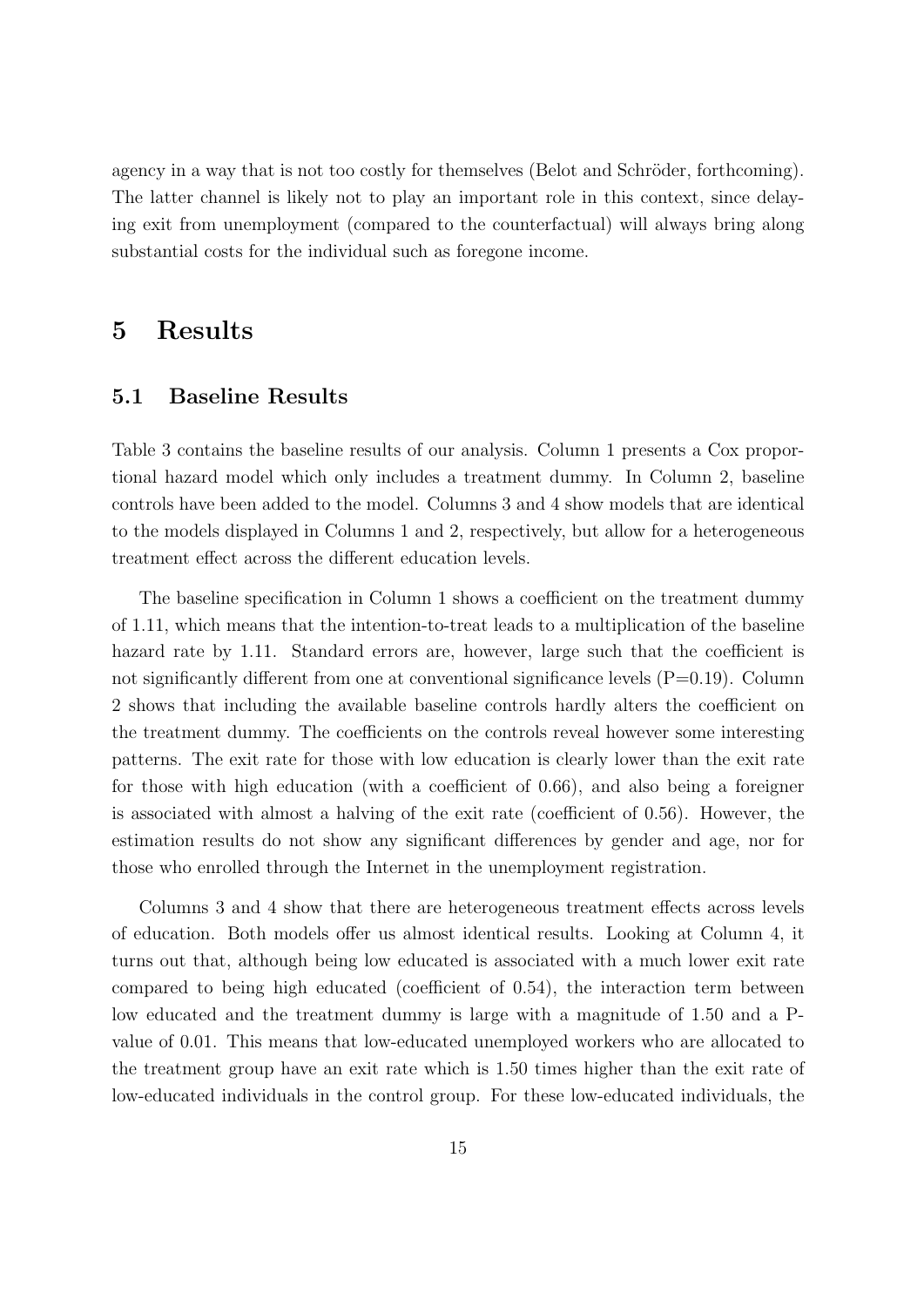impact of being allocated to the treatment group appears to be substantial, even if one only wishes to accept the lower bound of 1.09 of the 95% confidence interval as the actual impact of the intention-to-treat.

As mentioned in Section 3.2, we chose the day-of-month of one's date-of-birth to divide the sample into a treatment and control group rather than a random generator, and this was for practical reasons. However foreigners who come from less developed countries often do not have an official birth certificate, and their registered date of birth might then be a guestimate. This guestimate is then often the first day of the month or year, which would jeopardize the compliance of our experiment. Indeed, from the 128 foreigners in our data, four of them are born on January 1, which is an unusual high number. In total, 12 of them are born on the first day of the month. hence, Table 5 shows results of similar specifications as displayed in Column 3 and Column 4 of Table 3 again, but now after excluding the 12 non-natives who were born on the first day of the month. We see that the interaction term of being treated and having low education decreases somewhat, but still remains significant with a P-value of 0.02.

#### **5.2 Cost-Benefit Analysis**

The baseline models give us an idea of the shift in exit rates between the treatment and control group. For a cost-benefit analysis of this labour market policy instrument, it is desirable, to estimate the actual difference for treatment and control groups in number of days worked during the 120-days time span after a workers inflow into unemployment. The latter would also be a response to the concern that our Cox proportional hazard models do not take into account unemployment recurrence. Therefore, in Table 6, we show similar analyses as in Column 3 and Column 4 of Table 3, but now analyzing the data using a Zero-inflated Poisson count model.

The dependent variable is now the number of days one has been in regular parttime or full-time work during the 120 days after entering unemployment, which equals to zero for around 59% of the sample.<sup>7</sup> The Zero-Inflated Poisson Model consists of two equations. First, there is a Logit equation which estimates the odds of having worked 0 days, and a Poisson equation which estimates the workdays conditional on having worked a strictly positive number of days. The results of each of both models are

<sup>&</sup>lt;sup>7</sup>As for interim work we cannot measure the exact number of days that these occasional jobs have taken. Therefore we cannot take account of these employment spells in our analyses.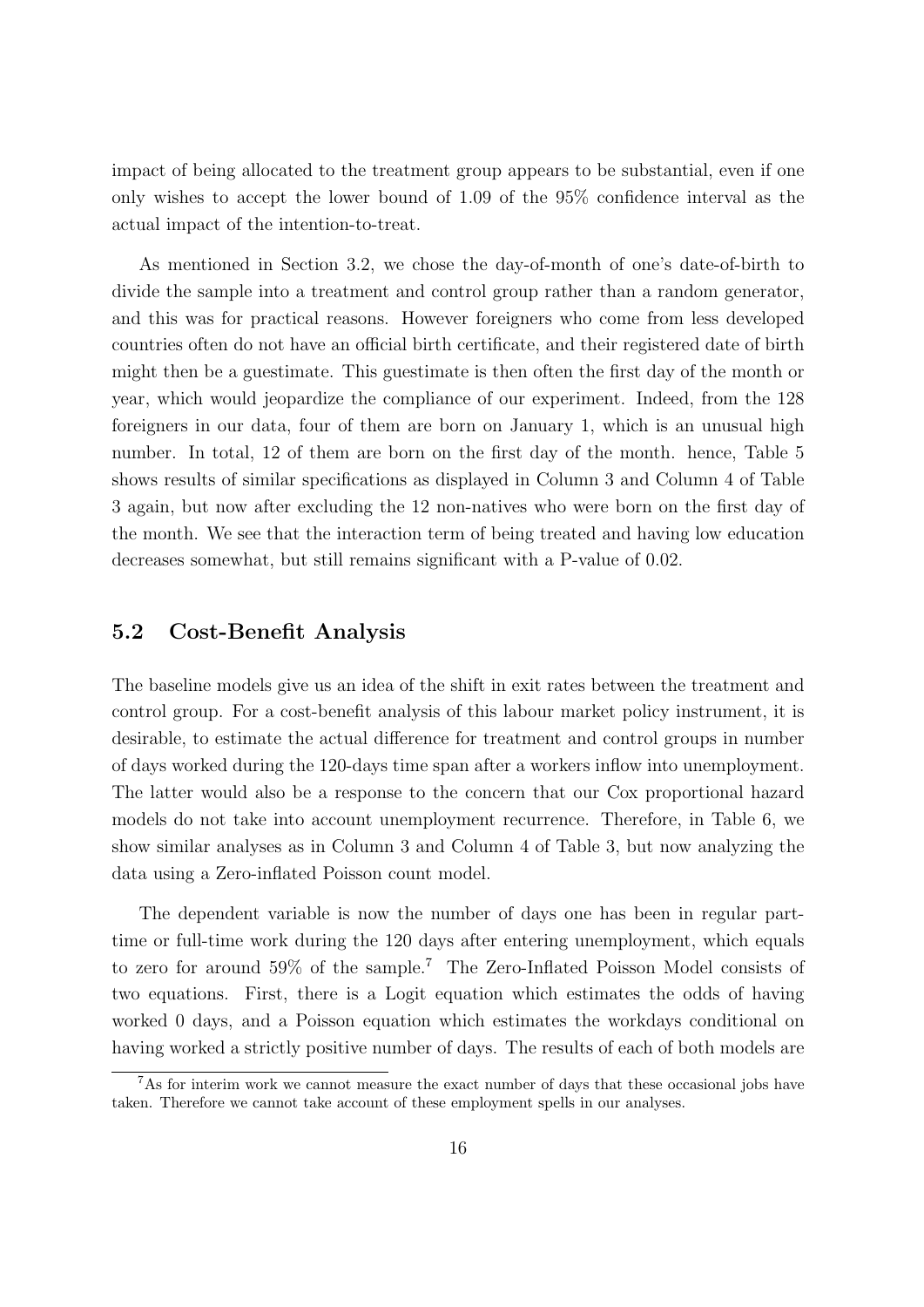presented across three columns. A first column shows us the marginal effect on workdays conditional on having worked a strictly positive number of days, a second column the change in log of odds of having worked zero days, and a final column offers us the overall marginal effect on the number of workdays.

Both models again show us a significant impact on the lower educated subsample. According to the full model, being treated and low-educated changes the log odds of having worked Zero days by -0.5. Interestingly, conditional on having worked a positive number of days, being allocated to the treatment group reduces the number of days worked by 0.06 days. The overall marginal effect, however, is positive and amounts to 6.5 (P-value of 0.04). After converting this latter number to a five-day working week by multiplying by 5/7, we find that allocation to the treatment group leads to an increase of 4.7 working days for those with low education in the 120-days time span after becoming unemployed.

An approximate cost-benefit analysis can teach us that such a programme is very cost-effective in the absence of crowding-out effects.<sup>8</sup> FETO has advised us that the total cost of one information session can be estimated at EUR 785.<sup>9</sup> Since generally 30 individuals are invited for each information session, this boils down to around EUR 26 per head. Concerning the benefits, NEO advised us that on average, the daily benefit payment to a low-educated unemployed individual amounts to EUR 38. This means that the procedure is already cost-effective if it would return one additional day of employment within these 120 days. Our estimate of 4.7 days is hence clearly above this threshold.

### **5.3 Increasing the Time Span**

Finally, one might like to obtain an idea of the longer-term consequences for employment of being allocated to the treatment group. Therefore, table 6 repeats the second model

<sup>&</sup>lt;sup>8</sup>One major concern when studying labour market policies is that higher job finding rates for treated individuals goes at the cost of lower job finding rates for untreated individuals (Crépon et al.,  $2013$ ; Gautier et al., 2012), an issue which is especially salient when it concerns wage subsidies or subsidized programmes. Although we are not able to provide insight into general equilibrium effects with this setting, we can nevertheless learn about the impact on human behaviour: whether or not there are crowding-out effects will depend on the labour market conditions and will hence vary from case study to case study.

<sup>9</sup>EUR 750 is staff cost, half a day administration plus two times half a day for the two caseworkers being present at the information day. The cost of a room is EUR 35 for half a day.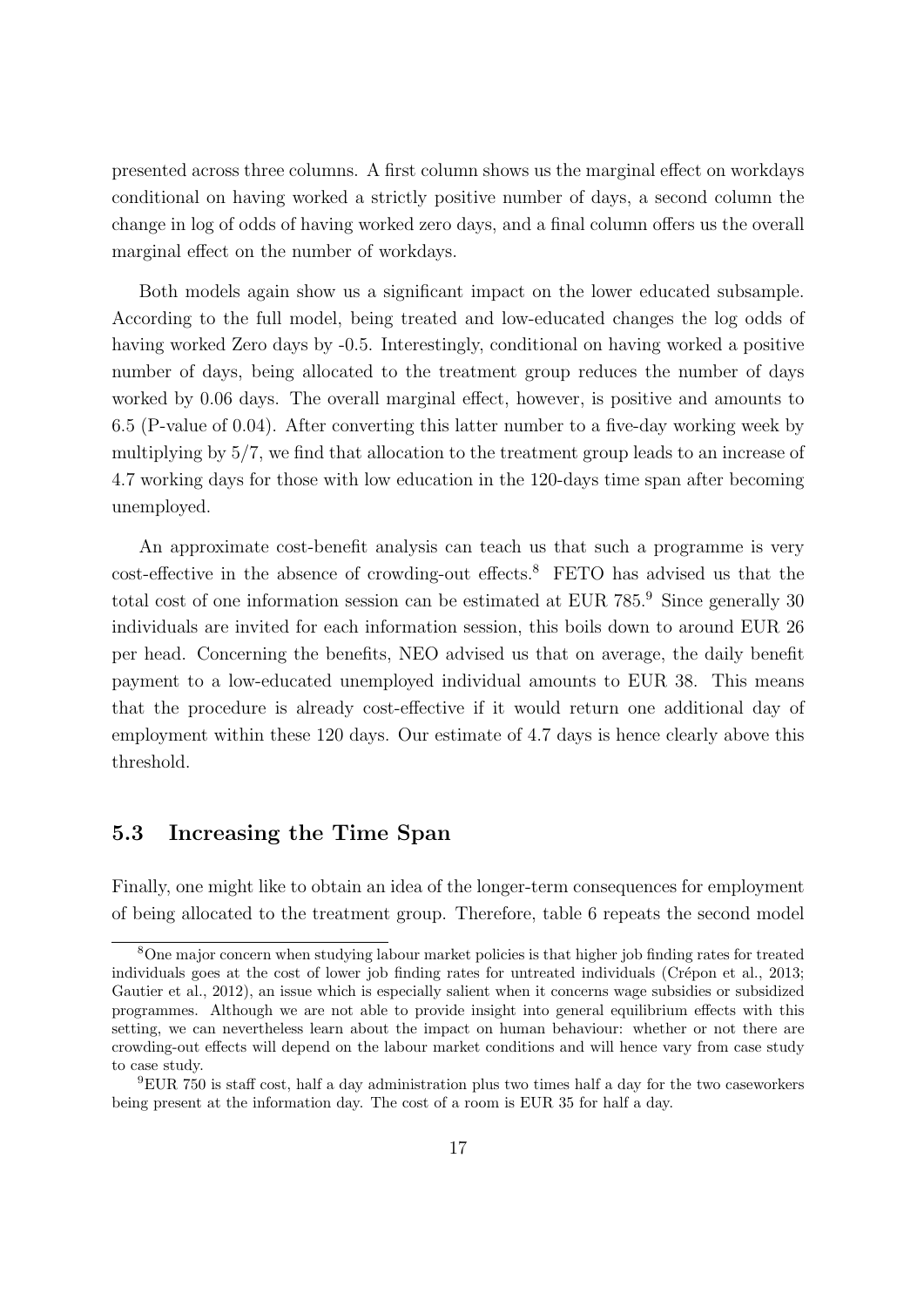displayed in Table 5, but now looking at the number of workdays within 150 and 180 days after entering unemployment. Hence, we now allow our research period to overlap with the time period in which individuals allocated to the control group are being contacted as well.

The overall marginal effect of being allocated to the treatment group and having low education increases to 9.0 when we extend our research period to a 150-days time span, and to 10.8 days when we extend the time span to 180 days (P-values of 0.03). After converting the results to a five-day working week, we obtain that being allocated to the treatment group increases the number of days worked by 6.4 in a 150-days time span and 7.7 in a 180-days time span.

As to further obtain an idea as to whether the difference in employment status between treatment and control group persists or rather diminishes over time, Table 7 shows us marginal effects of Probit models with the same independent variables as in Table 6. The dependent variables of the specifications are dummies which take the value one if the individual is in work on day 120, 150 or 180 respectively after entering the sample. If we again concentrate on those with low education, Column 1 of Table 7 shows us that being allocated to the treatment group increases the probability of being into work on day 120 with almost 11 percentage points  $(P-value = 0.02)$ . For day 150 and 180, this effect decreases to around 6 percentage points, and the estimates are not significant any more at conventional significance levels. The reasons of this slight convergence over time are obviously speculative. It might be that the individuals in the control group have taken a slightly longer "break" after becoming unemployed before looking for or accepting a job. Moreover, after four to five months, individuals in the control group are being contacted as well and become hence subject to the same procedures as those in the treatment group.

# **6 Conclusion**

As discussed in the introduction, unemployment has been an all-time important social issue, and is especially salient in the era of the post-2008 financial crises. While it is well-known that unemployment is as a drama at the individual level and is a burden to a society's economy, there is still a lot to learn about which kind of active labour market policies are effective in which context. Although governments are well-aware of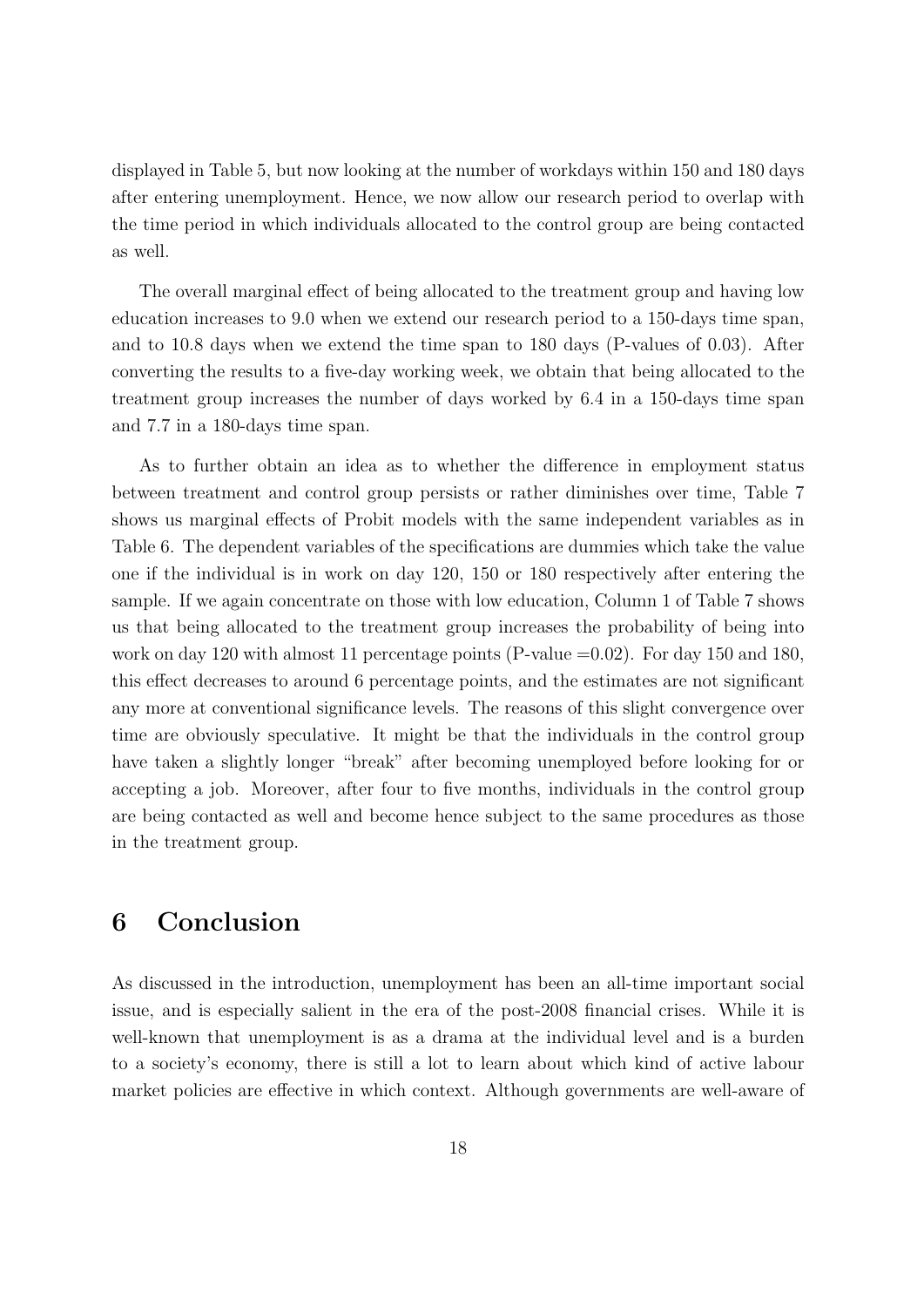the importance to tackle unemployment, austerity measures have often led to directing resources to the long-term unemployed, and to economize on the coaching of those who freshly entered an unemployment spell. There might however be good reasons to believe that early interventions are most effective as they could prevent long-term unemployment. If workers are unemployed for a longer time they might find it much harder to get back on track because of the well-documented scarring effects reducing mental and physical health (see e.g. Knabe and rätzel,  $2011$ ) and because of the negative signal a long unemployment spell sends to potential employers (Kroft et al., 2013). Fortunately, we have learnt from recent behavioural economics that even cheap interventions can induce behaviour changes (see e.g. Altmann and Traxler, 2014; Fellner et al., 2013) and hence in this paper, we evaluate whether contacting the unemployed right after the start to attend a mandatory information session has a positive impact on the transition from unemployment into work. While those allocated to the treatment group were contacted within the first four weeks of the unemployment spell, those allocated to the control group were contacted around four to five months after entering unemployment with as an aim to offer them a session five months after registration.

We find that contacting the unemployed at the start of the cycle will indeed lead to a positive impact: especially those with low education will benefit, and will have worked 4.7 days more than their counterparts in the control group during the first four months after entering unemployment. Since many individuals will in the end never attend an information session, we hypothesize that contacting in itself to attend a mandatory session serves as a nudge to start applying for and accepting jobs much earlier into the unemployment spell.

Obviously our results should not be used to argue that the intervention should only be applied to those with low education: while the intervention is very cheap, it would be cost-effective even if on average, it would lead to less than one additional day of employment. Our sample however  $(n = 1.549)$  does not offer us sufficient statistical power to measure such small effects with statistical significance. Moreover, in other institutional contexts, the size and the distribution of the impact of similar early interventions might be different from the one we studied, and it is clear that potential crowdingout effects are equally context-dependent. The main message that can be taken from our study is that relatively cheap interventions (with a mandatory component) targeting freshly-unemployed individuals can have a significant impact on the transition into work, making these interventions highly cost-effective. Our paper hence contributes to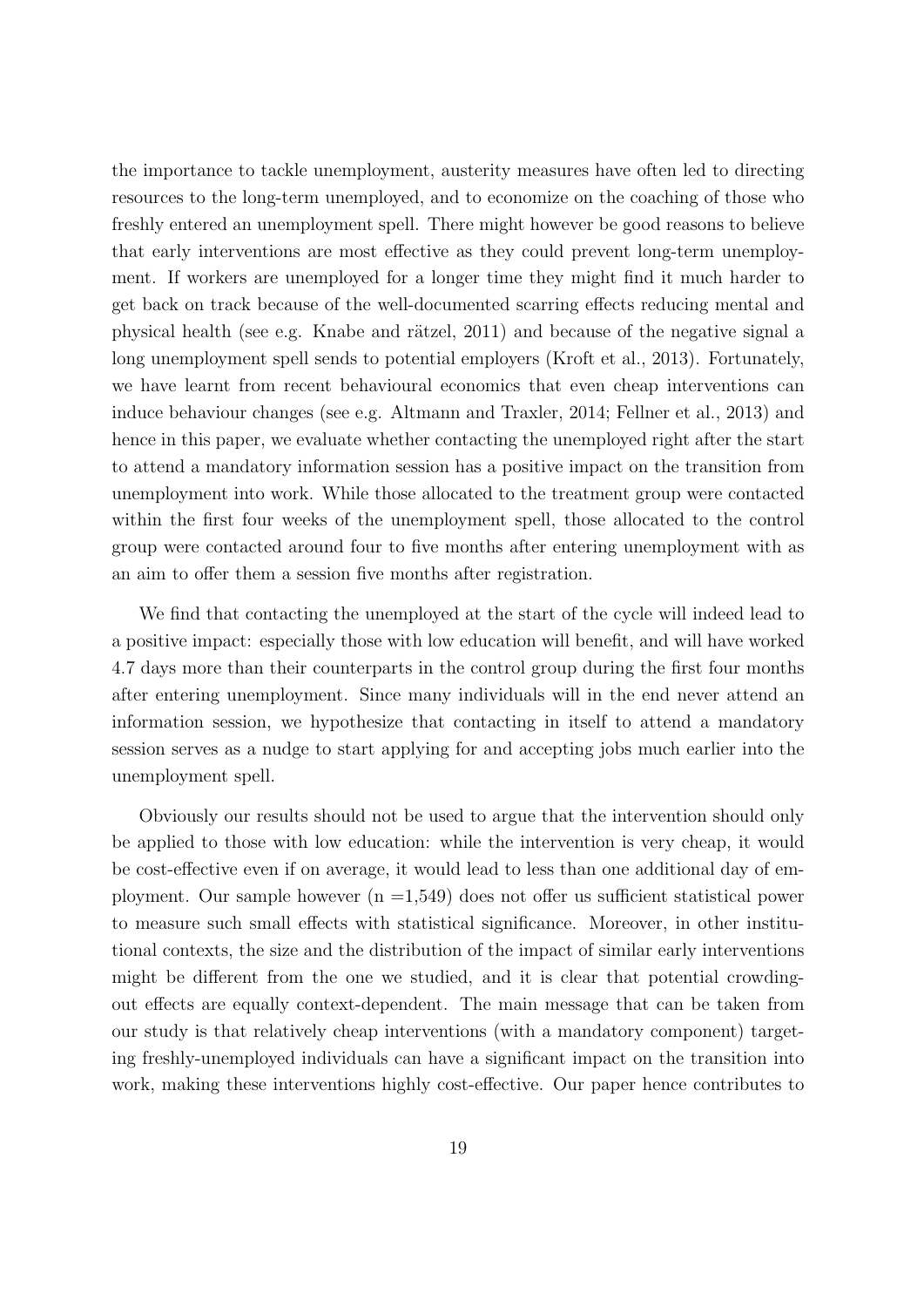the recent behavioural economics literature that has shown that small nudges can induce relatively large behaviour changes. Moreover, it can contribute to an on-going policy debate on how to allocate resources to active labour market policies: it shows that a minimum availability of human coaching for those who have just become unemployed is likely to be very cost-effective,

# **Acknowledgments**

We are grateful for fruitful discussions at the 2015 WPEG conference, and seminars at Maastricht University and the University of Sheffield. In particular, we would like to thank Sarah Brown, Thomas Dohmen and Karl Taylor, who have provided us with very useful comments during the process of writing this paper. Finally, we are greatly indebted to the staff of FETO, both at the central level as well as at the level of the participating office, for their time and effort, for proactively providing us with advice and useful information, and for their logistic support. The Network Social Innovations (NSI) provided financial support.

### **7 References**

Altmann, S., A. Falk, S. Jäger & F. Zimmermann  $(2015)$  Learning about Job Search: A Field Experiment with Job Seekers in Germany. *IZA Discussion Papers*, 9040.

Altmann, S. & C. Traxler (2014) Nudges at the Dentist. *European Economic Review* 72, 19-38.

Belot, M. & M. Schröder (Forthcoming) The Spillover Effects of Monitoring: A Field Experiment. *Management Science*.

Blundell, R., M. Costa Dias, C. Meghir & J. Van Reenen (2004) Evaluating the Employment Impact of a Mandatory Job Search Programme. *Journal of the European Economic Association* 2, 569-606.

Caliendo, M., K. Tatsiramos & A. Uhlendorff (2013) Benefit Duration, Unemployment Duration and Job Match Quality: A Regression Discontinuity Approach. *Journal of Applied Econometrics* 28, 604-627.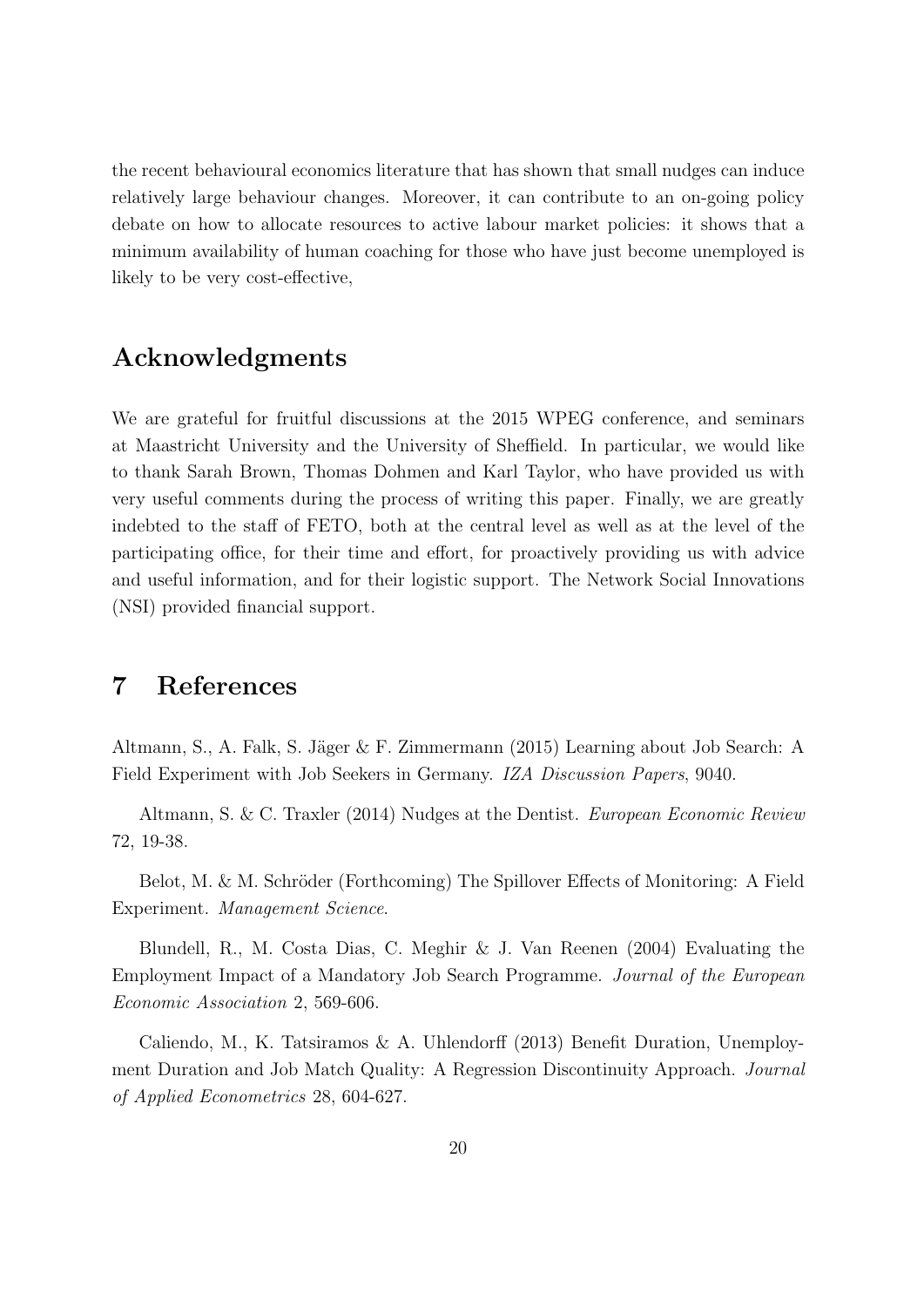Card, D., J. Kluve & A. Weber (2010) Active Labour Market Policy Evaluations: A Meta-Analysis. *Economic Journal* 120, F452-F477.

Clark, A. & A. Oswald (1994) Unhappiness and Unemployment. *Economic Journal* 104, 648-659.

Clark, A., E. Diener, Y. Georgellis & R. Lucas (2008) Lags and Leads in Life Satisfaction: A Test of the Baseline Hypothesis. *Economic Journal* 118, F222-F243.

Crépon, B., E. Duflo, M. Gurgand, R. Rathelot & P. Zamora (2013) Do Labor Market Policies Have Displacement Effects? Evidence from a Clustered Randomized Experiment. *Quarterly Journal of Economics* 128, 531-580.

Crossley, T., J. de Bresser, L. Delaney & J. Winter (2014) Can Survey Participation Alter Household Saving Behaviour? *IFS Working Paper*, 14/06.

Dohmen, T. & G. Pfann (2004) Worker Separations in a Nonstationary Corporate Environment. *European Economic Review* 48, 645-663.

Ellickson, R. (1998) Law and Economics Discovers Social Norms. *Journal of Legal Studies* 27, 537-552.

European Commission (2015) Labour Market and Wage Developments in Europe 2015. *DG Employment, Social Affairs and Inclusion*, European Commission, Brussels.

Fellner, G., R. Sausgruber & C. Traxler (2013) Testing Enforcement Strategies in the Field: Threat, Moral Appeal and Social Information. *Journal of the European Economic Association* 11, 634-660.

Gautier, P., P. Muller, B. van der Klaauw, M. Rosholm & M. Svarer (2012) Estimating Equilibrium Effects of Job Search Assistance. *Economics Working Papers* 2012-27, School of Economics and Management, University of Aarhus.

Gerard, M., D. Valsamis & W. Van der Beken (2012) Why Invest in Employment? A Study on the Cost of Unemployment. *Final Report*, European Federation for Services to Individuals (EFSI).

Graversen, B. & J. van Ours (2011) An Activation Program as a Stick to Job Finding. *Labour* 25, 167-181.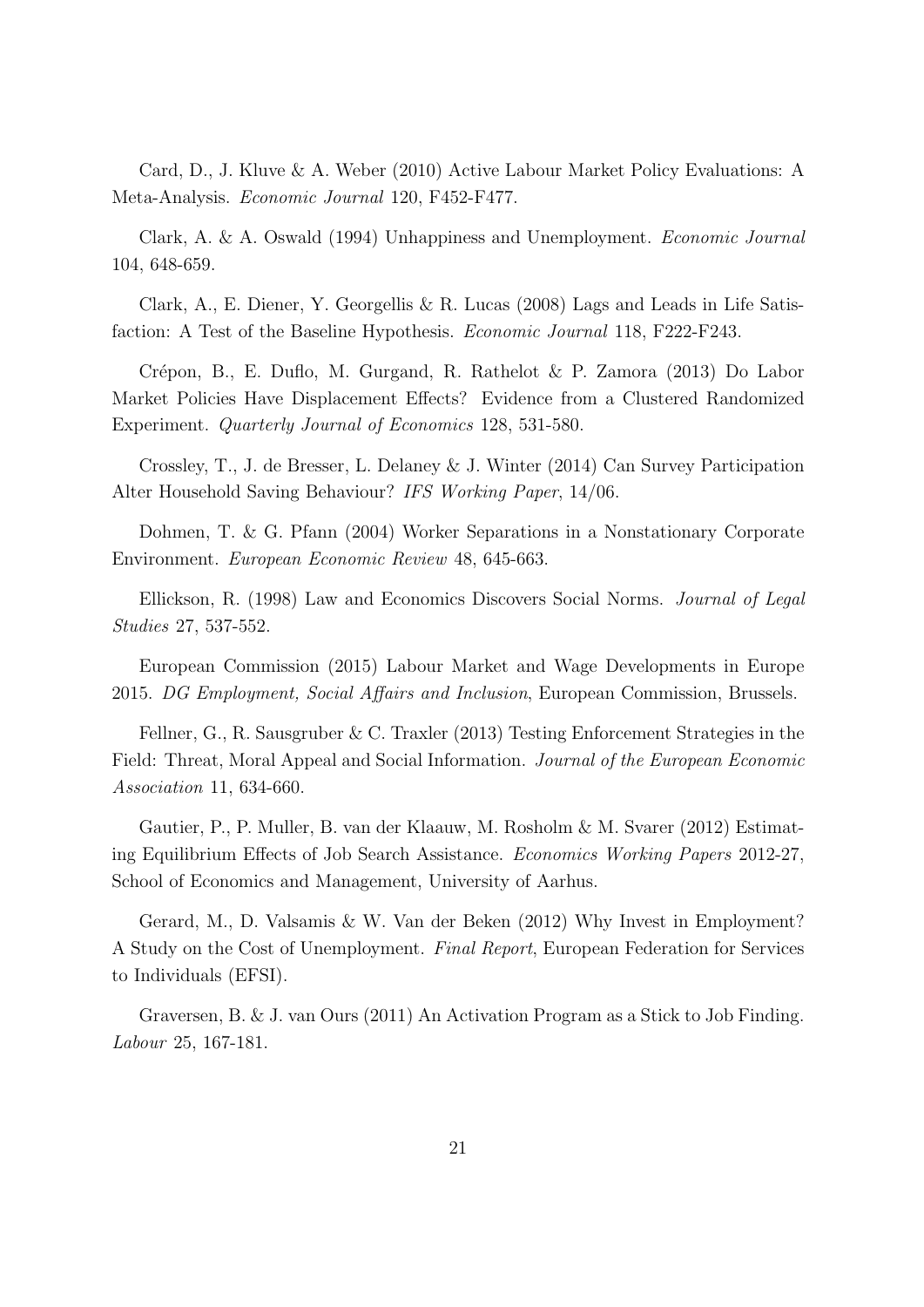Hijzen, A., R. Upward & P. Wright (2010) The Income Losses of Displaced Workers. *Journal of Human Resources* 45, 679-686.

Jensen, P. & N. Smith (1990) Unemployment and Marital Dissolution. *Journal of Population Economics* 3, 215-229.

Knabe, A. & S. Rätzel  $(2011)$  Scarring or Scaring? The Psychological Impact of Past Unemployment and Future Unemployment Risk. *Economica* 78, 283-293.

Kroft, K., F. Lange & M. Notowidigdo (2013) Duration Dependence and Labor Market Conditions: Evidence from a Field Experiment. *Quarterly Journal of Economics* 128, 1123-1167.

Lalive, R. (2007) Unemployment Benefits, Unemployment Duration, and Post-Unemployment Jobs: A Regression Discontinuity Approach. *American Economic Review* 97, 108-112.

Oreopoulos, P., T. von Wachter & A. Heisz (2012) The Short- and Long-Term Career Effects of Graduating in a Recession. *American Economic Journal: Applied Economics* 4, 1-29.

RVA (2015) Indicatoren van de Arbeidsmarkt en Evolutie van de Uitkeringen. *De RVA 2014 Volume II*, Brussels.

UWV (2013) Werken aan Perspectief. *Uwv Achtmaandenverslag*, Amsterdam.

Van der Klaauw, B. & J. Van Ours (2013) Carrot and Stick: How Re-Employment Bonuses And Benefit Sanctions Affect Exit Rates From Welfare. *Journal of Applied Econometrics* 28, 275-296.

Van Ours, J. (2004) The locking-in Effect of Subsidized Jobs. *Journal of Comparative Economics* 32, 37-55.

VDAB (2014) Jaarverslag 2013. *Vlaamse Dienst voor Arbeidsbemiddeling en Beroepsopleiding*, Brussels.

VDAB (2015a) Jaarverslag 2014. *Vlaamse Dienst voor Arbeidsbemiddeling en Beroepsopleiding*, Brussels.

VDAB (2015b) Sluitend Maatpak Realiseren. *Vlaamse Dienst voor Arbeidsbemiddeling en Beroepsopleiding*, Internal Powerpoint Presentation, Brussels.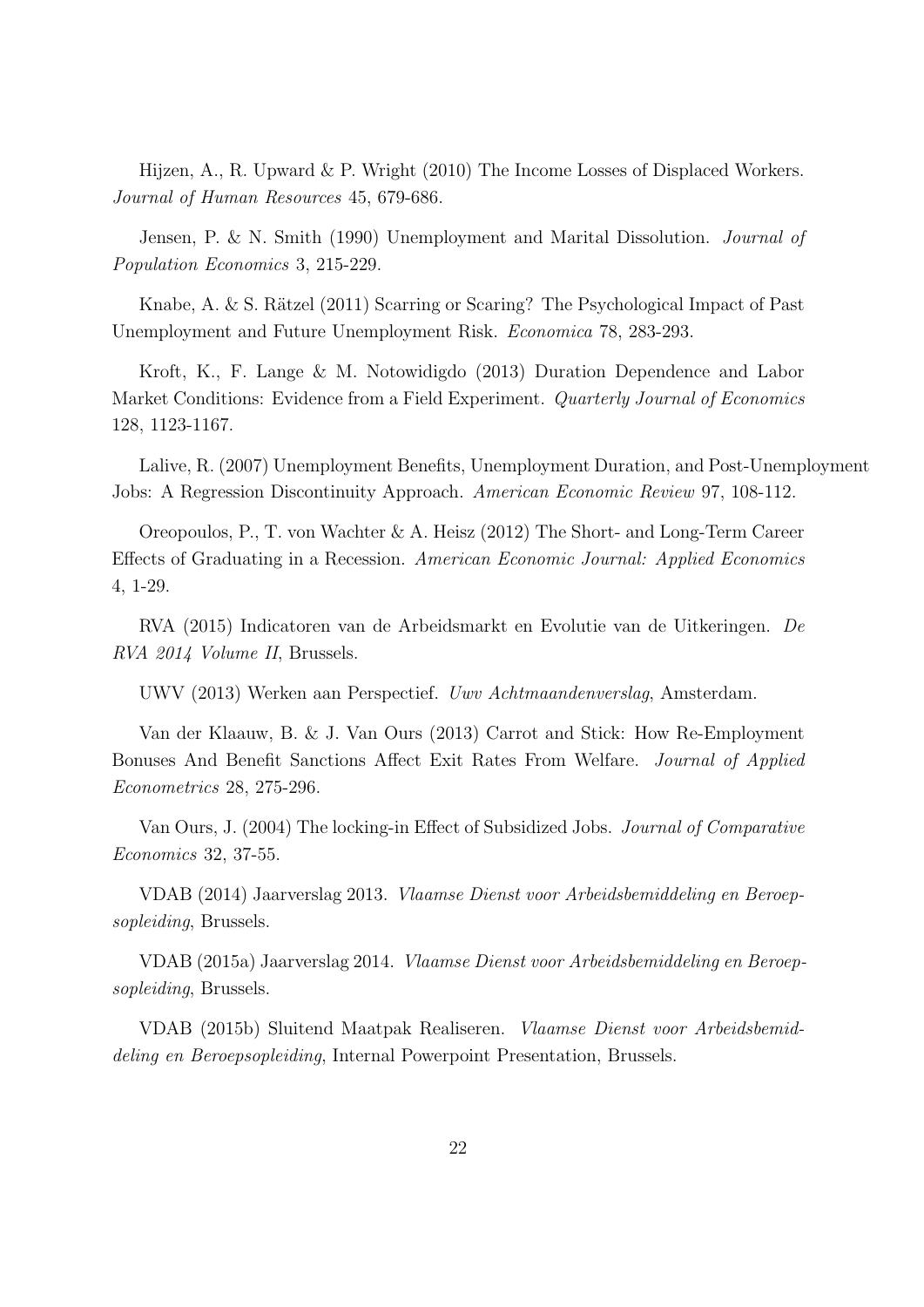Winkelmann, L. & R. Winkelmann (1998) Why Are the Unemployed so Unhappy? Evidence from Panel Data. *Economica* 65, 1-15.

Zwane, A., J. Zinman, E. Van Dusen, W. Pariente, C. Null, E. Miguel, M. Kremer, D. Karlan, R. Hornbeck, X. giné, E. Duflo, F. Devoto, B. Crépon & A. Banerjee (2011) Being Surveyed Can Change Later Behavior and Related Parameter Estimates. *Proceedings of the National Academy of Sciences* 108, 1821-1826.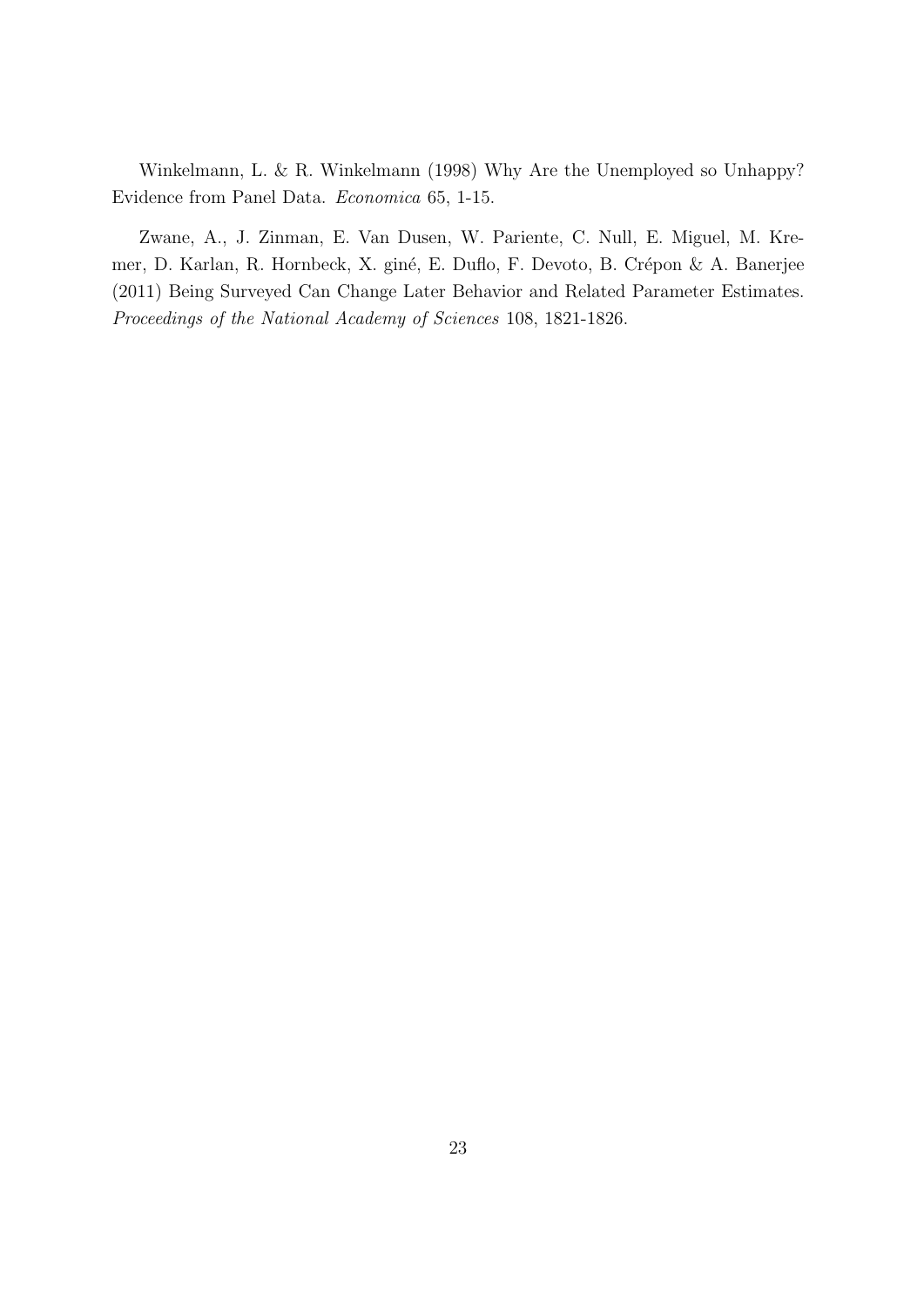Table 1: Baseline Characteristics Treatment and Control Group

| Characteristic                 | Treatment | Control | $T - C$ |
|--------------------------------|-----------|---------|---------|
| $%$ low education              | 32.1      | 29.8    | 2.3     |
| % intermediate education       | 49.1      | 53.4    | $-4.3$  |
| % female                       | 47.4      | 49.3    | $-1.9$  |
| average age                    | 35.7      | 36.5    | $-0.8$  |
| $%$ foreigner                  | 7.6       | 8.9     | $-1.3$  |
| $%$ enrolment through Internet | 28.7      | 30.5    | $-1.8$  |
| $\%$ inflow Quarter 1          | 26.7      | 24.8    | $-1.9$  |
| $\%$ inflow Quarter 2          | 19.3      | 18.2    | 1.1     |
| $\%$ inflow Quarter 3          | 24.5      | 24.1    | 0.4     |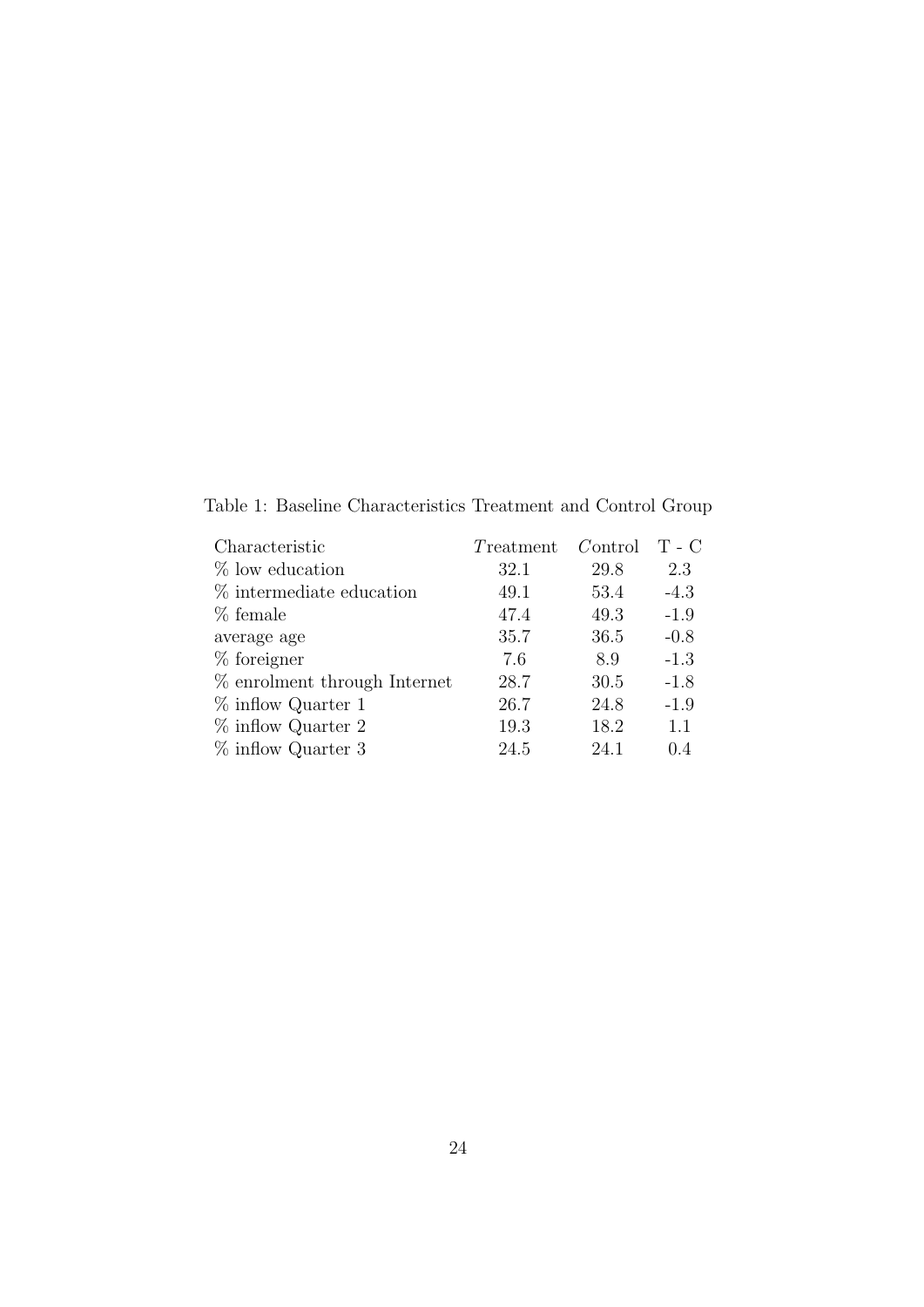| low education<br>$-0.003$<br>(0.039)<br>$-0.051$<br>intermediate education<br>(0.036)<br>$-0.004$<br>age<br>$(0.002)$ **<br>female<br>$-0.020$<br>(0.026)<br>$-0.036$<br>enrolment through Internet<br>(0.029)<br>$-0.047$<br>foreigner<br>(0.047)<br>$-0.060$<br>inflow month 2<br>(0.064)<br>$-0.034$<br>inflow month 3<br>(0.058)<br>$-0.019$<br>inflow month 4<br>(0.062)<br>$-0.009$<br>inflow month 5<br>(0.066)<br>$-0.048$<br>inflow month 6<br>(0.061)<br>$-0.031$<br>inflow month 7<br>(0.058)<br>$-0.055$<br>inflow month 8<br>(0.060)<br>inflow month 9<br>$-0.026$<br>(0.056)<br>$-0.100$<br>inflow month 10<br>$(0.056)^*$<br>$-0.056$<br>inflow month 11<br>(0.062)<br>$-0.083$<br>inflow month 12<br>(0.067)<br>$-0.026$<br>inflow month 13<br>(0.054)<br>25<br>0.722<br>Constant<br>$(0.079)$ ***<br>$\,R^2$<br>0.01<br>N<br>1,549 |  |           |
|-----------------------------------------------------------------------------------------------------------------------------------------------------------------------------------------------------------------------------------------------------------------------------------------------------------------------------------------------------------------------------------------------------------------------------------------------------------------------------------------------------------------------------------------------------------------------------------------------------------------------------------------------------------------------------------------------------------------------------------------------------------------------------------------------------------------------------------------------------|--|-----------|
|                                                                                                                                                                                                                                                                                                                                                                                                                                                                                                                                                                                                                                                                                                                                                                                                                                                     |  | treatment |
|                                                                                                                                                                                                                                                                                                                                                                                                                                                                                                                                                                                                                                                                                                                                                                                                                                                     |  |           |
|                                                                                                                                                                                                                                                                                                                                                                                                                                                                                                                                                                                                                                                                                                                                                                                                                                                     |  |           |
|                                                                                                                                                                                                                                                                                                                                                                                                                                                                                                                                                                                                                                                                                                                                                                                                                                                     |  |           |
|                                                                                                                                                                                                                                                                                                                                                                                                                                                                                                                                                                                                                                                                                                                                                                                                                                                     |  |           |
|                                                                                                                                                                                                                                                                                                                                                                                                                                                                                                                                                                                                                                                                                                                                                                                                                                                     |  |           |
|                                                                                                                                                                                                                                                                                                                                                                                                                                                                                                                                                                                                                                                                                                                                                                                                                                                     |  |           |
|                                                                                                                                                                                                                                                                                                                                                                                                                                                                                                                                                                                                                                                                                                                                                                                                                                                     |  |           |
|                                                                                                                                                                                                                                                                                                                                                                                                                                                                                                                                                                                                                                                                                                                                                                                                                                                     |  |           |
|                                                                                                                                                                                                                                                                                                                                                                                                                                                                                                                                                                                                                                                                                                                                                                                                                                                     |  |           |
|                                                                                                                                                                                                                                                                                                                                                                                                                                                                                                                                                                                                                                                                                                                                                                                                                                                     |  |           |
|                                                                                                                                                                                                                                                                                                                                                                                                                                                                                                                                                                                                                                                                                                                                                                                                                                                     |  |           |
|                                                                                                                                                                                                                                                                                                                                                                                                                                                                                                                                                                                                                                                                                                                                                                                                                                                     |  |           |
|                                                                                                                                                                                                                                                                                                                                                                                                                                                                                                                                                                                                                                                                                                                                                                                                                                                     |  |           |
|                                                                                                                                                                                                                                                                                                                                                                                                                                                                                                                                                                                                                                                                                                                                                                                                                                                     |  |           |
|                                                                                                                                                                                                                                                                                                                                                                                                                                                                                                                                                                                                                                                                                                                                                                                                                                                     |  |           |
|                                                                                                                                                                                                                                                                                                                                                                                                                                                                                                                                                                                                                                                                                                                                                                                                                                                     |  |           |
|                                                                                                                                                                                                                                                                                                                                                                                                                                                                                                                                                                                                                                                                                                                                                                                                                                                     |  |           |
|                                                                                                                                                                                                                                                                                                                                                                                                                                                                                                                                                                                                                                                                                                                                                                                                                                                     |  |           |
|                                                                                                                                                                                                                                                                                                                                                                                                                                                                                                                                                                                                                                                                                                                                                                                                                                                     |  |           |
|                                                                                                                                                                                                                                                                                                                                                                                                                                                                                                                                                                                                                                                                                                                                                                                                                                                     |  |           |
|                                                                                                                                                                                                                                                                                                                                                                                                                                                                                                                                                                                                                                                                                                                                                                                                                                                     |  |           |
|                                                                                                                                                                                                                                                                                                                                                                                                                                                                                                                                                                                                                                                                                                                                                                                                                                                     |  |           |
|                                                                                                                                                                                                                                                                                                                                                                                                                                                                                                                                                                                                                                                                                                                                                                                                                                                     |  |           |
|                                                                                                                                                                                                                                                                                                                                                                                                                                                                                                                                                                                                                                                                                                                                                                                                                                                     |  |           |
|                                                                                                                                                                                                                                                                                                                                                                                                                                                                                                                                                                                                                                                                                                                                                                                                                                                     |  |           |
|                                                                                                                                                                                                                                                                                                                                                                                                                                                                                                                                                                                                                                                                                                                                                                                                                                                     |  |           |
|                                                                                                                                                                                                                                                                                                                                                                                                                                                                                                                                                                                                                                                                                                                                                                                                                                                     |  |           |
|                                                                                                                                                                                                                                                                                                                                                                                                                                                                                                                                                                                                                                                                                                                                                                                                                                                     |  |           |
|                                                                                                                                                                                                                                                                                                                                                                                                                                                                                                                                                                                                                                                                                                                                                                                                                                                     |  |           |
|                                                                                                                                                                                                                                                                                                                                                                                                                                                                                                                                                                                                                                                                                                                                                                                                                                                     |  |           |
|                                                                                                                                                                                                                                                                                                                                                                                                                                                                                                                                                                                                                                                                                                                                                                                                                                                     |  |           |
|                                                                                                                                                                                                                                                                                                                                                                                                                                                                                                                                                                                                                                                                                                                                                                                                                                                     |  |           |
|                                                                                                                                                                                                                                                                                                                                                                                                                                                                                                                                                                                                                                                                                                                                                                                                                                                     |  |           |
|                                                                                                                                                                                                                                                                                                                                                                                                                                                                                                                                                                                                                                                                                                                                                                                                                                                     |  |           |
|                                                                                                                                                                                                                                                                                                                                                                                                                                                                                                                                                                                                                                                                                                                                                                                                                                                     |  |           |
|                                                                                                                                                                                                                                                                                                                                                                                                                                                                                                                                                                                                                                                                                                                                                                                                                                                     |  |           |
|                                                                                                                                                                                                                                                                                                                                                                                                                                                                                                                                                                                                                                                                                                                                                                                                                                                     |  |           |
|                                                                                                                                                                                                                                                                                                                                                                                                                                                                                                                                                                                                                                                                                                                                                                                                                                                     |  |           |
|                                                                                                                                                                                                                                                                                                                                                                                                                                                                                                                                                                                                                                                                                                                                                                                                                                                     |  |           |
|                                                                                                                                                                                                                                                                                                                                                                                                                                                                                                                                                                                                                                                                                                                                                                                                                                                     |  |           |

Table 2: Investigating Statistical Differences between Treatment and Control Group

 $\frac{1}{p}$  \* *p* < 0.1; \*\* *p* < 0.05; \*\*\* *p* < 0.01

Standard Errors in Parentheses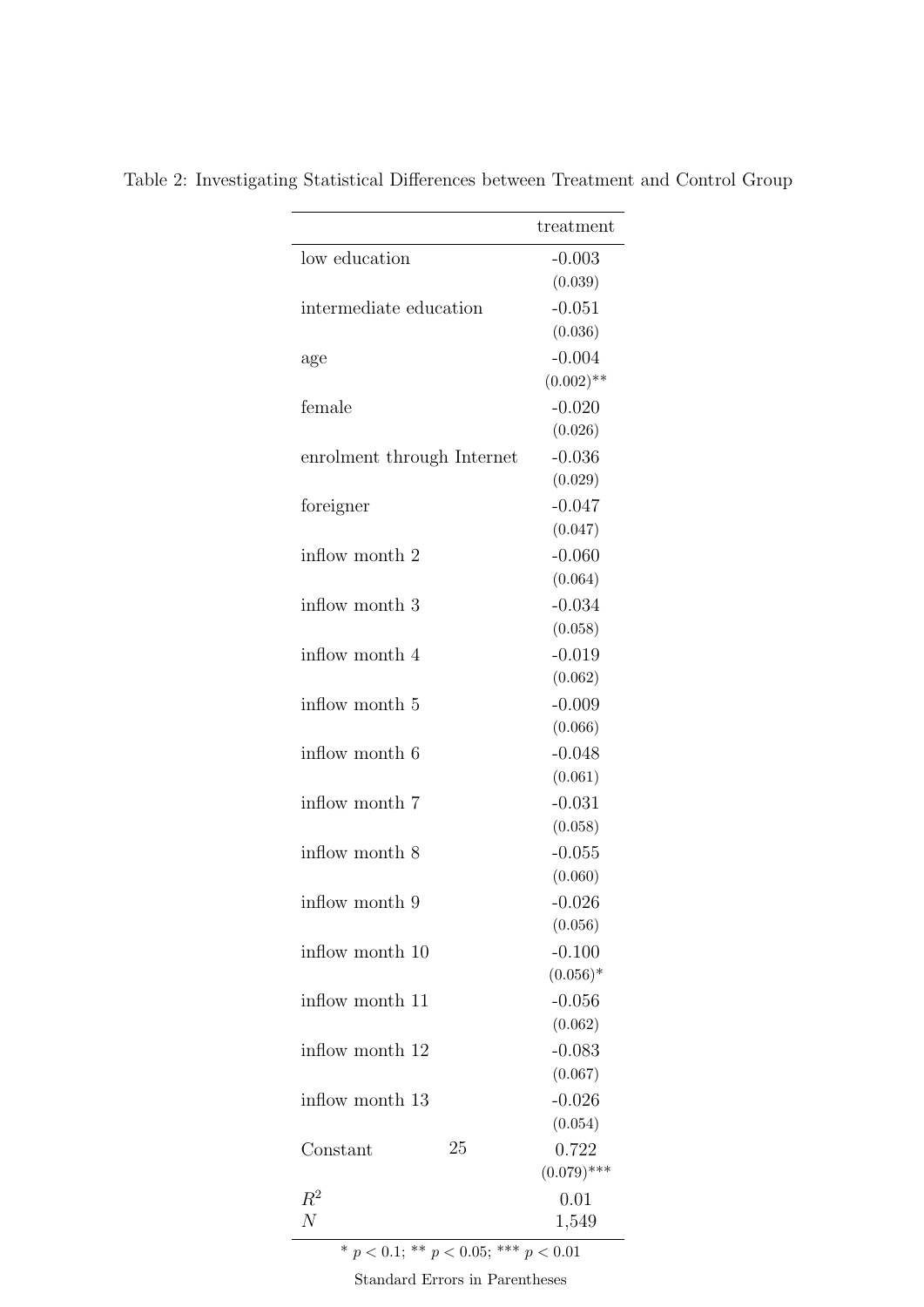|                               | spec $1$ | spec 2        | spec 3        | spec 4        |
|-------------------------------|----------|---------------|---------------|---------------|
| treatment                     | 1.109    | 1.099         |               |               |
|                               | (0.088)  | (0.087)       |               |               |
| treatment * low educ          |          |               | 1.511         | 1.497         |
|                               |          |               | $(0.242)$ *** | $(0.240)$ **  |
| treatment * intermediate educ |          |               | 0.994         | 0.979         |
|                               |          |               | (0.107)       | (0.106)       |
| treatment * high educ         |          |               | 1.007         | 1.024         |
|                               |          |               | (0.173)       | (0.176)       |
| low education                 |          | 0.666         | 0.513         | 0.541         |
|                               |          | $(0.079)$ *** | $(0.090)$ *** | $(0.096)$ *** |
| intermediate education        |          | 0.871         | 0.872         | 0.888         |
|                               |          | (0.089)       | (0.126)       | (0.130)       |
| female                        |          | 0.897         |               | 0.901         |
|                               |          | (0.071)       |               | (0.072)       |
| age                           |          | 0.998         |               | 0.997         |
|                               |          | (0.005)       |               | (0.005)       |
| enrolment through Internet    |          | 1.104         |               | 1.108         |
|                               |          | (0.096)       |               | (0.097)       |
| foreigner                     |          | 0.562         |               | 0.562         |
|                               |          | $(0.101)$ *** |               | $(0.101)$ *** |
| $\mathcal N$                  | 1,549    | 1,549         | 1,549         | 1,549         |

Table 3: Estimation of Transition to Work Using Cox Proportional Hazard Models: Baseline Results

 $^{\ast}$   $p$   $<$  0.1;  $^{\ast\ast}$   $p$   $<$  0.05;  $^{\ast\ast\ast}$   $p$   $<$  0.01

Standard Errors in Parentheses

Coefficients Are Exponentiated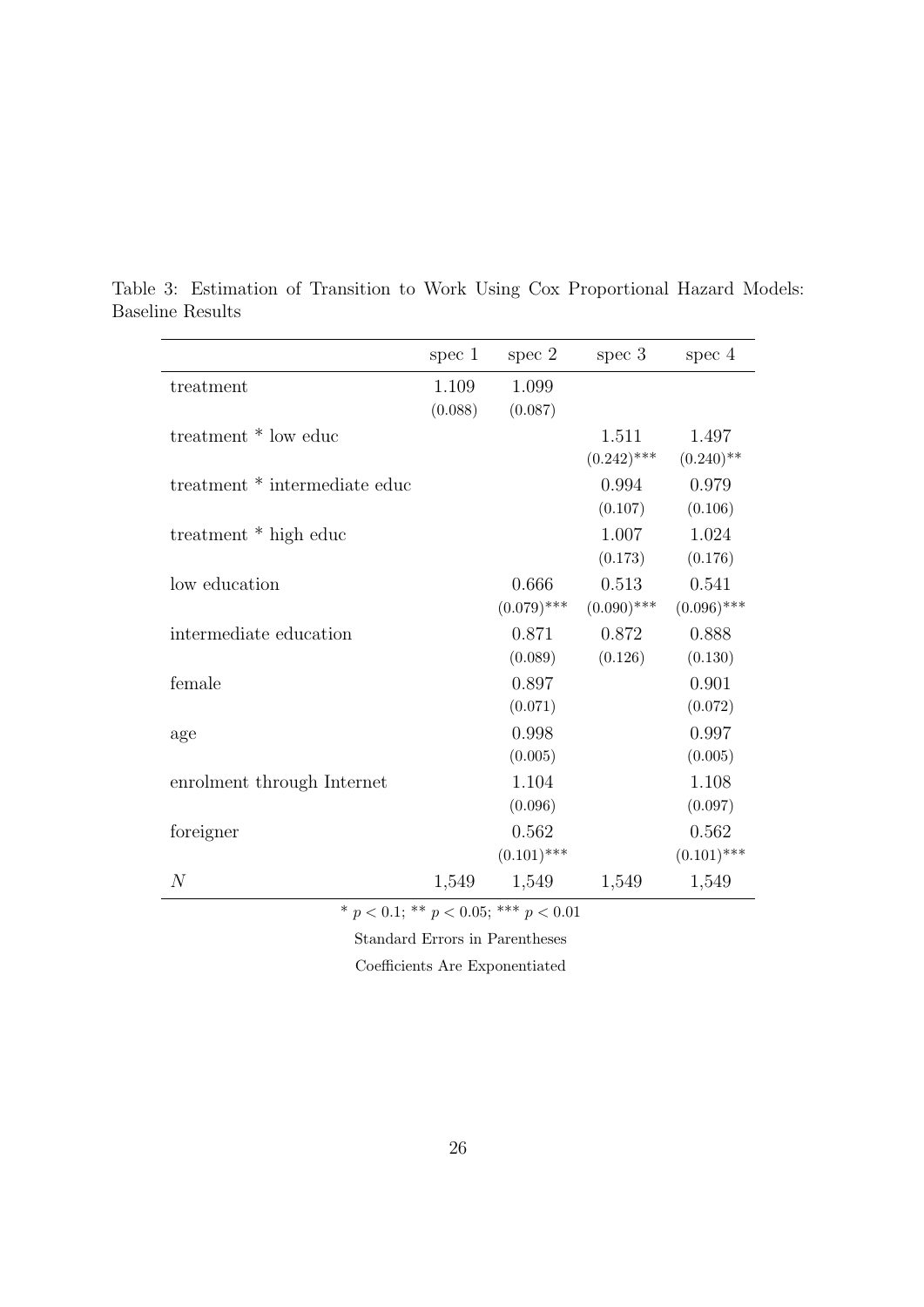|                                              | spec $1$      | spec $2$      |  |  |  |
|----------------------------------------------|---------------|---------------|--|--|--|
| treatment                                    | 1.091         |               |  |  |  |
|                                              | (0.086)       |               |  |  |  |
| low education                                | 0.670         | 0.550         |  |  |  |
|                                              | $(0.080)$ *** | $(0.097)$ *** |  |  |  |
| intermediate education                       | 0.869         | 0.883         |  |  |  |
|                                              | (0.089)       | (0.129)       |  |  |  |
| female                                       | 0.890         | 0.895         |  |  |  |
|                                              | (0.071)       | (0.071)       |  |  |  |
| age                                          | 0.998         | 0.997         |  |  |  |
|                                              | (0.005)       | (0.005)       |  |  |  |
| enrolment through Internet                   | 1.103         | 1.107         |  |  |  |
|                                              | (0.096)       | (0.097)       |  |  |  |
| foreigner                                    | 0.600         | 0.597         |  |  |  |
|                                              | $(0.110)$ *** | $(0.109)$ *** |  |  |  |
| treatment * low educ                         |               | 1.463         |  |  |  |
|                                              |               | $(0.234)$ **  |  |  |  |
| treatment * intermediate educ                |               | 0.979         |  |  |  |
|                                              |               | (0.106)       |  |  |  |
| treatment * high educ                        |               | 1.017         |  |  |  |
|                                              |               | (0.175)       |  |  |  |
| $\overline{N}$                               | 1,537         | 1,537         |  |  |  |
| $* n < 0.1$ , $** n < 0.05$ , $*** n < 0.01$ |               |               |  |  |  |

Table 4: Estimation of Transition to Work Using Cox Proportional Hazard Models: Removing Foreigners Born on First Day of Month

 $p < 0.1$ ; \*\*  $p < 0.05$ ; \*\*\*  $p < 0.01$ 

Standard Errors in Parentheses

Coefficients Are Exponentiated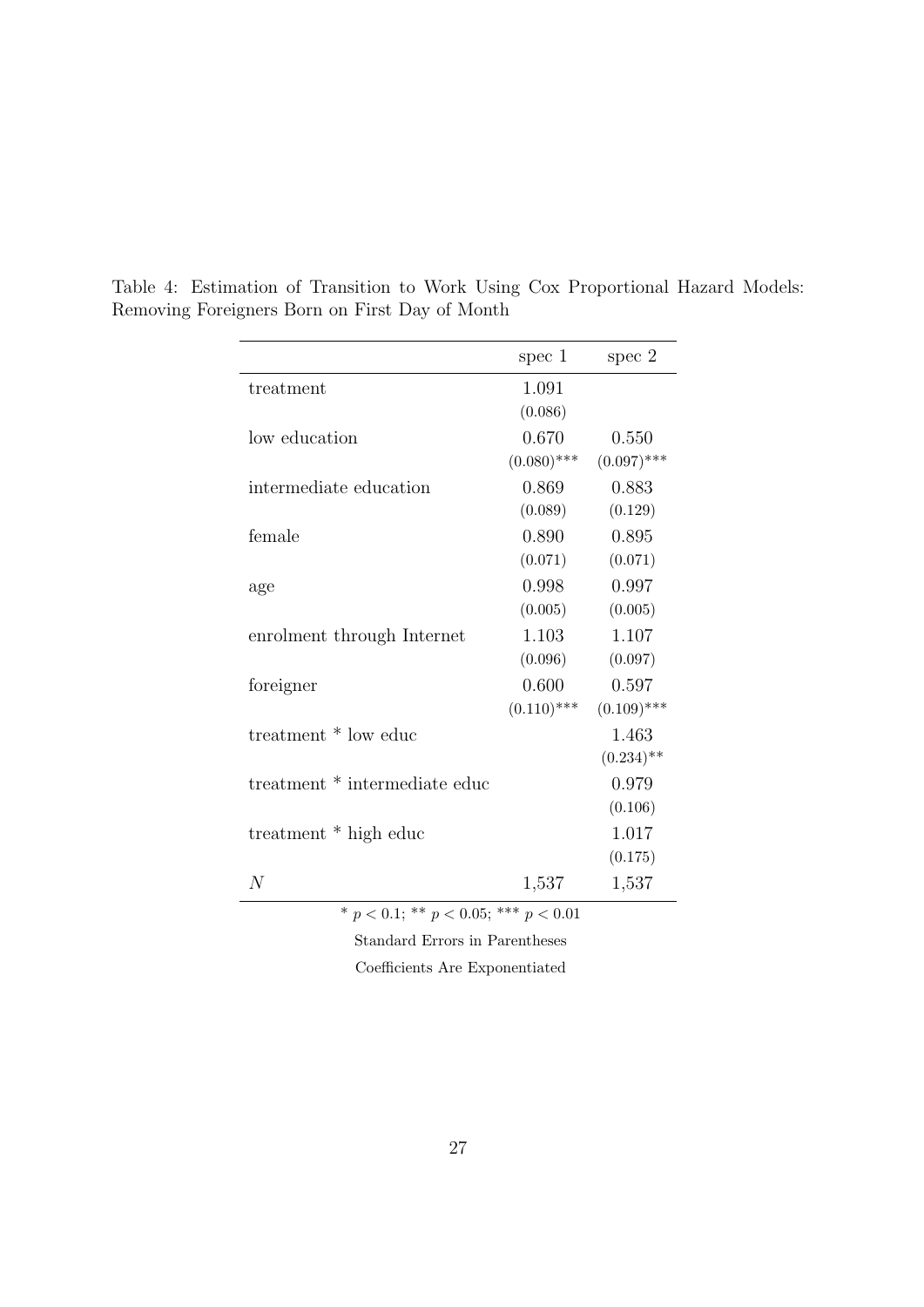|                                                                            | Poisson       | Logit         | Overall marginal | Poisson       | Logit         | Overall marginal |
|----------------------------------------------------------------------------|---------------|---------------|------------------|---------------|---------------|------------------|
| treatment * low educ                                                       | $-0.067$      | $-0.529$      | 6.657            | $-0.063$      | $-0.517$      | 6.510            |
|                                                                            | $(0.019)$ *** | $(0.196)$ *** | $(3.183)$ **     | $(0.020)$ *** | $(0.199)$ *** | $(3.186)$ **     |
| treatment * intermediate educ                                              | $-0.011$      | $-0.007$      | $-0.182$         | $-0.014$      | 0.023         | $-0.739$         |
|                                                                            | (0.013)       | (0.144)       | (2.329)          | (0.013)       | (0.146)       | (2.336)          |
| treatment * high educ                                                      | $-0.041$      | $-0.033$      | $-0.591$         | $-0.063$      | $-0.045$      | $-0.976$         |
|                                                                            | $(0.022)^*$   | (0.241)       | (3.908)          | $(0.022)$ *** | (0.245)       | (3.917)          |
| low education                                                              | 0.115         | 0.886         | $-11.080$        | 0.103         | 0.822         | $-10.250$        |
|                                                                            | $(0.022)$ *** | $(0.227)$ *** | $(3.676)$ ***    | $(0.022)$ *** | $(0.234)$ *** | $(3.747)$ ***    |
| intermediate education                                                     | 0.062         | 0.207         | $-1.635$         | 0.048         | 0.207         | $-1.989$         |
|                                                                            | $(0.018)$ *** | (0.200)       | (3.234)          | $(0.019)$ **  | (0.205)       | (3.284)          |
| female                                                                     |               |               |                  | 0.022         | 0.166         | $-2.045$         |
|                                                                            |               |               |                  | $(0.010)$ **  | (0.106)       | (1.698)          |
| age                                                                        |               |               |                  | 0.000         | 0.002         | $-0.023$         |
|                                                                            |               |               |                  | (0.001)       | (0.007)       | (0.116)          |
| enrolment through Internet                                                 |               |               |                  | 0.009         | $-0.159$      | 2.768            |
|                                                                            |               |               |                  | (0.011)       | (0.121)       | (1.930)          |
| foreigner                                                                  |               |               |                  | $-0.109$      | 0.668         | $-13.477$        |
|                                                                            |               |               |                  | $(0.024)$ *** | $(0.214)$ *** | $(3.434)$ ***    |
| N                                                                          |               |               | 1,549            |               |               | 1,549            |
| the contract of the state of<br>the company's contract of the state of the |               |               |                  |               |               |                  |

Table 5: Estimation of Days Worked within 120 Days after Inflow Using Zero-Inflated Poisson Models

\* *p <* 0.1; \*\* *p <* 0.05; \*\*\* *p <* 0.01

Standard Errors in Parentheses

The second model includes month-of-inflow dummies.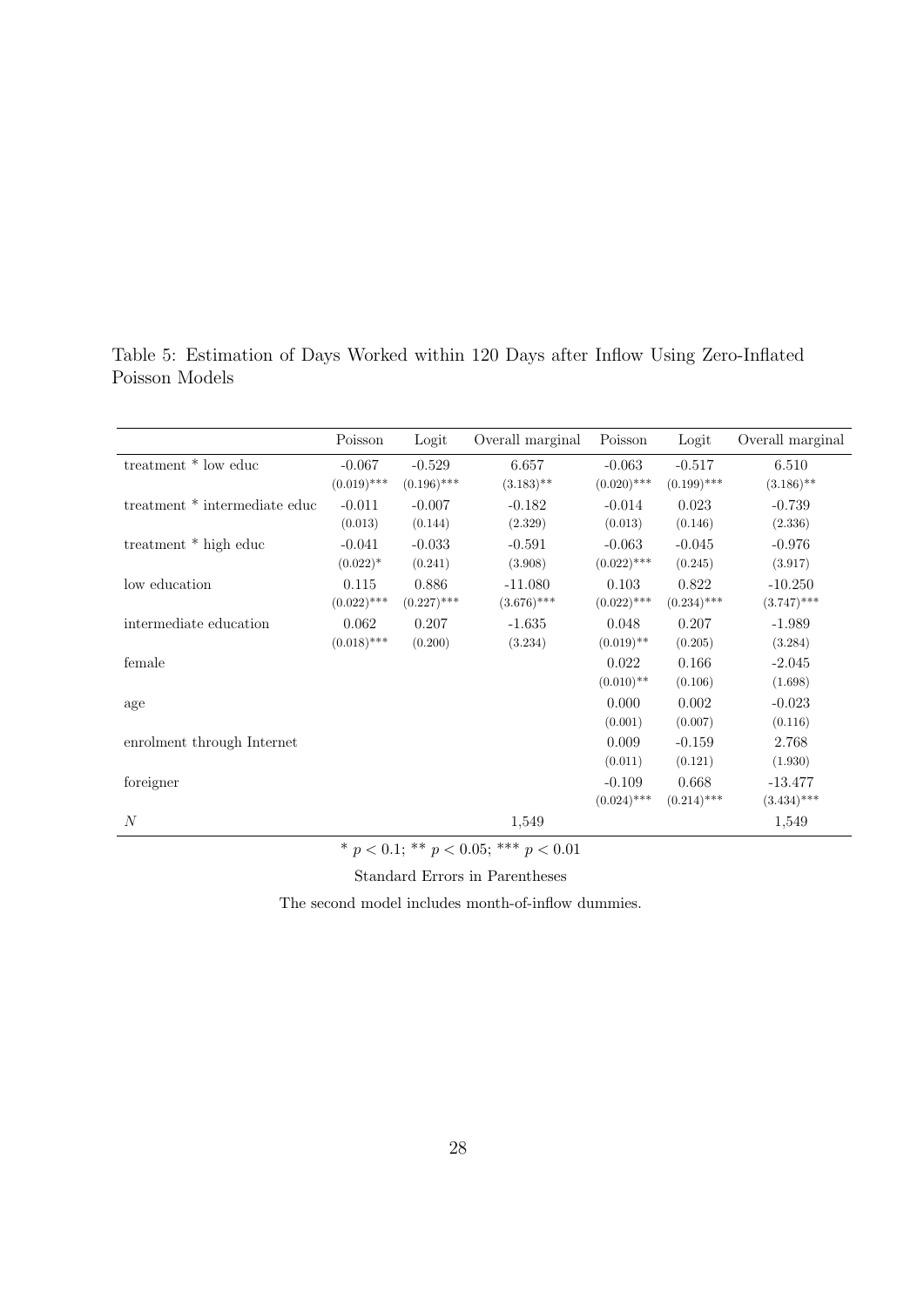|                               | 150-days time span |               | 180-days time span |               |               |                  |
|-------------------------------|--------------------|---------------|--------------------|---------------|---------------|------------------|
|                               | Poisson            | Logit         | Overall marginal   | Poisson       | Logit         | Overall marginal |
| treatment * low educ          | 0.052              | $-0.334$      | 9.011              | 0.080         | $-0.256$      | 10.823           |
|                               | $(0.016)$ ***      | $(0.192)^*$   | $(4.080)$ **       | $(0.014)$ *** | (0.190)       | $(5.036)$ **     |
| treatment * intermediate educ | $-0.009$           | 0.052         | $-1.426$           | $-0.060$      | $-0.073$      | $-1.162$         |
|                               | (0.011)            | (0.145)       | (3.068)            | $(0.010)$ *** | (0.144)       | (3.829)          |
| treatment * high educ         | $-0.024$           | 0.019         | $-1.312$           | $-0.053$      | $-0.033$      | $-1.869$         |
|                               | (0.018)            | (0.245)       | (5.193)            | $(0.016)$ *** | (0.246)       | (6.507)          |
| low education                 | $-0.018$           | 0.734         | $-16.128$          | $-0.047$      | 0.723         | $-21.414$        |
|                               | (0.019)            | $(0.229)$ *** | $(4.862)$ ***      | $(0.016)$ *** | $(0.228)$ *** | $(6.041)$ ***    |
| intermediate education        | 0.006              | 0.191         | $-3.763$           | $-0.009$      | 0.190         | $-5.461$         |
|                               | (0.015)            | (0.205)       | (4.342)            | (0.013)       | (0.205)       | (5.429)          |
| female                        | $-0.006$           | 0.123         | $-2.830$           | $-0.014$      | 0.105         | $-3.498$         |
|                               | (0.008)            | (0.105)       | (2.219)            | $(0.007)$ **  | (0.104)       | (2.762)          |
| age                           | 0.000              | 0.002         | $-0.030$           | 0.001         | 0.006         | $-0.098$         |
|                               | (0.001)            | (0.007)       | (0.152)            | $(0.000)$ **  | (0.007)       | (0.189)          |
| enrolment through Internet    | 0.020              | $-0.146$      | 3.834              | 0.065         | $-0.012$      | 3.645            |
|                               | $(0.009)$ **       | (0.119)       | (2.531)            | $(0.008)$ *** | (0.119)       | (3.161)          |
| foreigner                     | $-0.120$           | 0.660         | $-18.465$          | $-0.112$      | 0.658         | $-23.029$        |
|                               | $(0.019)$ ***      | $(0.205)$ *** | $(4.364)$ ***      | $(0.017)$ *** | $(0.200)$ *** | $(5.320)$ ***    |
| $\boldsymbol{N}$              |                    |               | 1,549              |               |               | 1,549            |

Table 6: Estimation of Days Worked within 150 and 180 Days after Inflow Using Zero-Inflated Poisson Models

\* *p <* 0.1; \*\* *p <* 0.05; \*\*\* *p <* 0.01

Standard Errors in Parentheses

All models include month-of-inflow dummies.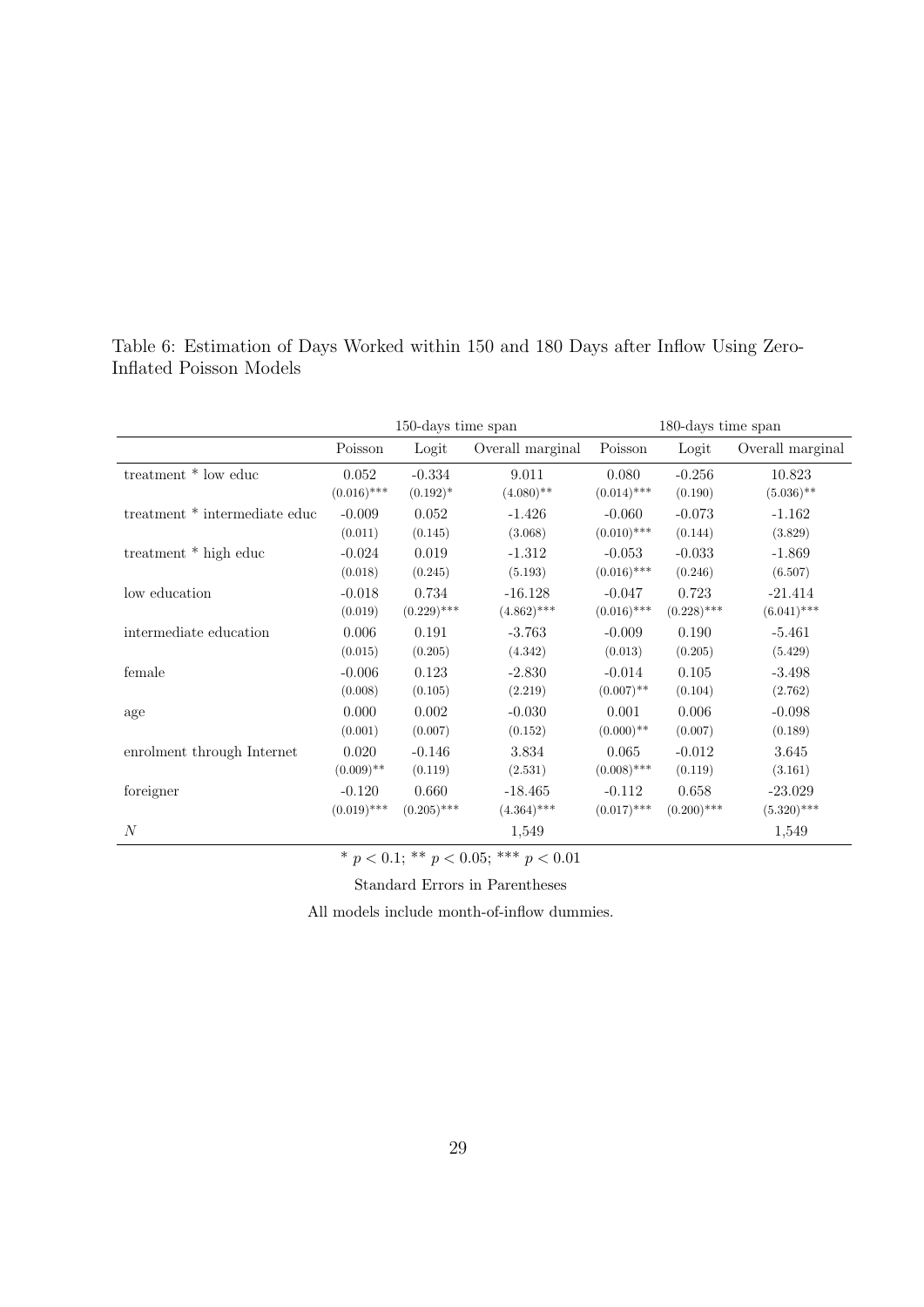|                               | at day 120    | at day 150    | at day 180    |
|-------------------------------|---------------|---------------|---------------|
| treatment * low educ          | 0.283         | 0.164         | 0.147         |
|                               | $(0.123)$ **  | (0.119)       | (0.119)       |
| treatment * intermediate educ | 0.003         | $-0.036$      | 0.027         |
|                               | (0.091)       | (0.091)       | (0.090)       |
| treatment * high educ         | 0.032         | $-0.053$      | 0.023         |
|                               | (0.153)       | (0.153)       | (0.152)       |
| low education                 | $-0.534$      | $-0.465$      | $-0.420$      |
|                               | $(0.145)$ *** | $(0.142)$ *** | $(0.142)$ *** |
| intermediate education        | $-0.152$      | $-0.160$      | $-0.128$      |
|                               | (0.128)       | (0.128)       | (0.128)       |
| female                        | $-0.086$      | $-0.050$      | $-0.059$      |
|                               | (0.066)       | (0.065)       | (0.065)       |
| age                           | $-0.002$      | $-0.004$      | $-0.006$      |
|                               | (0.005)       | (0.004)       | (0.004)       |
| enrolment through Internet    | 0.101         | 0.037         | $-0.007$      |
|                               | (0.075)       | (0.075)       | (0.075)       |
| foreigner                     | $-0.413$      | $-0.387$      | $-0.389$      |
|                               | $(0.130)$ *** | $(0.125)$ *** | $(0.125)$ *** |
| $\boldsymbol{N}$              | 1,549         | 1,549         | 1,549         |

Table 7: Marginal Effects of Probit Estimations on Working at Day 120, 150 and 180 Respectively after Inflow in Sample

 $* p < 0.1; ** p < 0.05; ** p < 0.01$ 

Standard Errors in Parentheses

All models include month-of-inflow dummies.